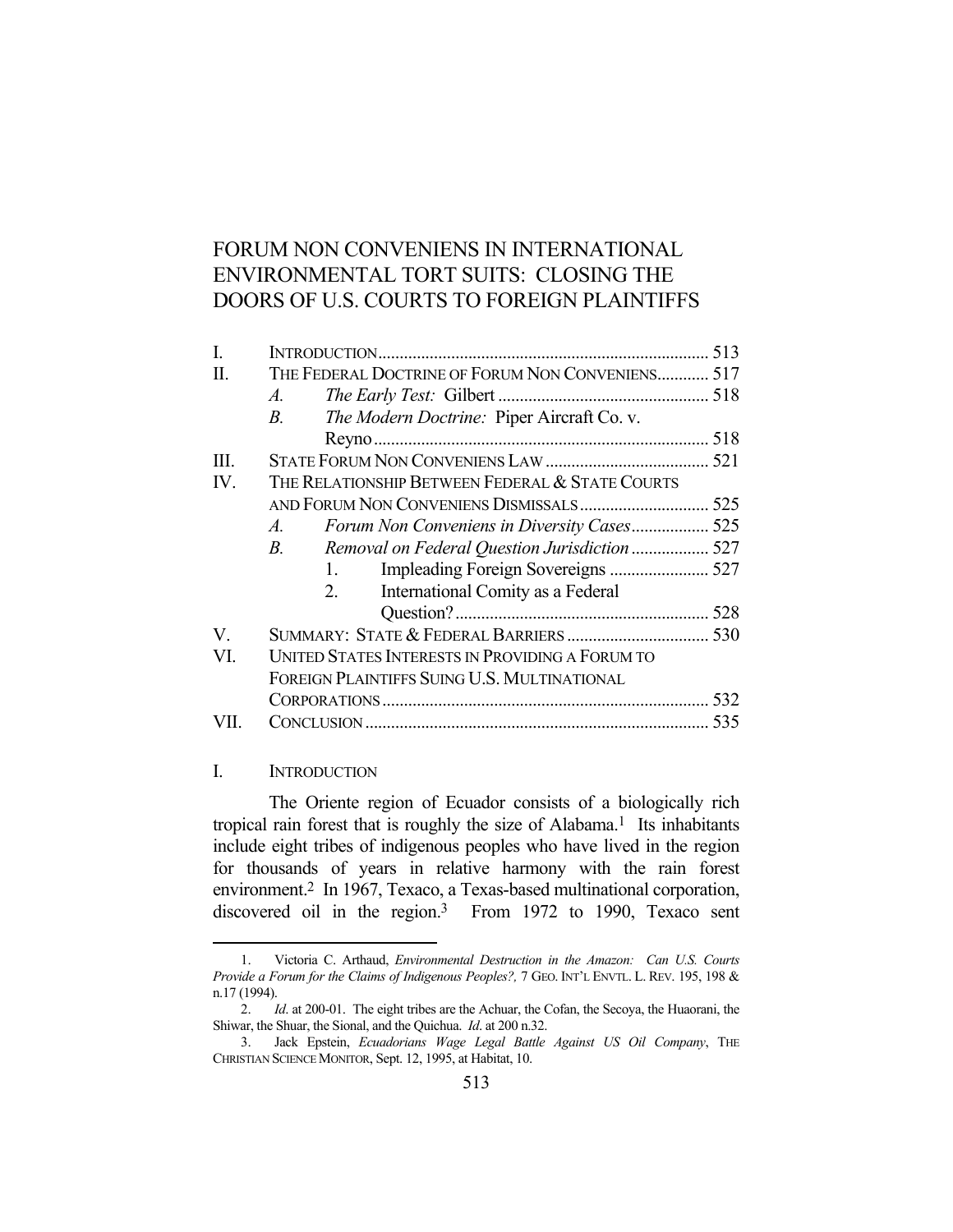approximately 1.4 billion barrels of oil through the Trans-Ecuadorian Pipeline, 312 miles from the Oriente region to the Pacific Coast.4 Over the years, ruptures in the pipeline have caused an estimated 16.8 million gallons of crude oil to spill into the Oriente environment.5 In addition, Texaco discharged more than 4.3 million gallons of toxic wastes (byproducts from hundreds of oil wells) into the environment daily without treatment.6 As a result of the contamination of the drinking, bathing, and fishing water in the region, residents of the area have suffered a broad range of ailments, from headaches and fevers to respiratory problems, cancer, and body growths.7 The deaths of livestock and fish in the area have also led to dietary problems.<sup>8</sup>

 In recent years, environmentalists have become increasingly aware of the global importance of seemingly local environmental issues.<sup>9</sup> It is no longer realistic to believe that the destruction of areas, such as the tropical rain forests of South America, has only local environmental impacts.10 Despite this realization, environmental law remains largely territorial in focus.11 Some see the interests of sovereign nations in developing their own natural resources to their countries' economic

1

 10. *See* Bragdon, *supra* note 9, at 381 ("The last twenty years have witnessed a growing understanding and acceptance of the global nature of environmental degradation."); Marroquin-Merino, *supra* note 9, at 305 (noting the "direct link between actions taken by individual nations and global environmental degradation").

 <sup>4.</sup> Arthaud, *supra* note 1, at 211-12.

 <sup>5.</sup> *Id*.; Jack Epstein, *supra* note 3. The Exxon Valdez, by comparison, spilled 10.8 million gallons into the Prince William Sound in 1989. *Id*.; Arthaud, *supra* note 1, at 212 n.110 (11 million).

 <sup>6.</sup> Arthaud, *supra* note 1, at 212 (citing Judith Kimerling, *Disregarding Environmental*  Law: Petroleum Development in Protected Natural Areas and Indigenous Homelands in the *Ecuadorian Amazon*, 14 HASTINGS INT'L &COMP.L.REV. 849, 850 (1991)).

 <sup>7.</sup> Arthaud, *supra* note 1, at 213.

 <sup>8.</sup> *Id*.

 <sup>9.</sup> *See generally* Susan H. Bragdon, *National Sovereignty and Global Environmental Responsibility: Can the Tension Be Reconciled for the Conservation of Biological Diversity?*, 33 HARV. INT'L L.J. 381 (1992); Victor M. Marroquin-Merino, *Wildlife Utilization: A New International Mechanism for the Protection of Biological Diversity*, 26 L. & POL'Y IN INT'L BUS. 303 (1995); Phillippe Sands, *The Environment, Community and International Law*, 30 HARV.INT'L L.J. 393 (1989).

 <sup>11.</sup> The territorial model of sovereignty has been criticized by some commentators as anachronistic. *See, e.g.*, Bragdon, *supra* note 9, at 384 ("The traditional emphasis on state sovereignty is not appropriate in a world where national decisions invariably have an international dimension"); Mark W. Janis, *International Law?*, 32 HARV. INT'L L.J. 363, 368 (1991) ("As the world's transactions—be they economic, environmental, cultural, military, political or social increasingly transcend national boundaries, so the utility of the concept of the sovereign state diminishes.").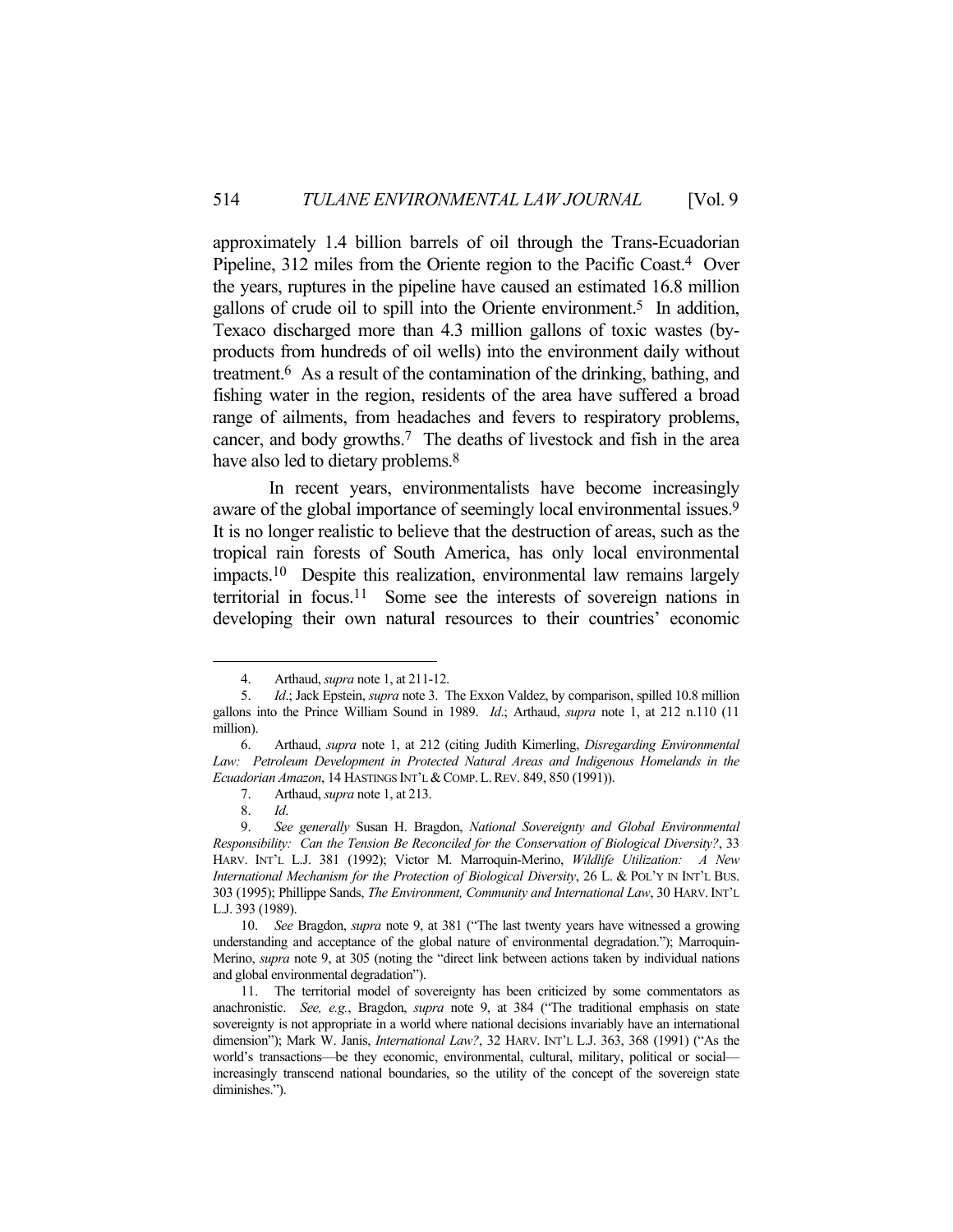benefit as mandating a system of environmental protection with a limited territorial reach.12

 As a result, the body of public international environmental law remains a highly ineffective mechanism for protecting the world's natural environment.<sup>13</sup> While a number of treaties and conventions have been signed in recent years in an effort to improve global environmental quality, on the whole these agreements are inadequately implemented and enforced.14 Because many international environmental agreements are not self-executing, they rely on domestic implementing legislation for their effectiveness.15 In such a system, "international environmental protection is only as strong as the sum of individual states' domestic environmental regimes."<sup>16</sup>

 The deficiencies of the international framework could be supplemented by providing foreign victims of environmental degradation in other nations, such as the residents of Ecuador's Oriente region,<sup>17</sup> with access to courts in the United States for the adjudication of private toxic tort suits against U.S. multinational corporations responsible for the damage.18 The availability of a U.S. forum for such suits would deter U.S. companies from injuring the natural environment in foreign states with weak environmental regimes.<sup>19</sup>

The courts of the United States<sup>20</sup> offer unique procedural advantages that are presently available to U.S. plaintiffs bringing suit against U.S. corporations.21 The application of the doctrine of forum non

 <sup>12.</sup> *See* Marroquin-Merino, *supra* note 9, at n.17 & 18 (describing the international principle of sovereignty over natural resources).

 <sup>13.</sup> *See generally* Steven M. Anderson, *Reforming International Institutions to Improve Global Environmental Relations, Agreement, and Treaty Enforcement,* 18 HAST. INT'L & COMP. L. REV. 771 (1995); Sean D. Murphy, *Prospective Liability Regimes for the Transboundary Movement of Hazardous Wastes*, 88 AM. J. INT'L L. 24, 24-25, 74-75 (1994); Sands, *supra* note 9; Arthaud, *supra* note 1, at 195-200.

 <sup>14.</sup> *See* Anderson, *supra* note 13, at 776-77.

 <sup>15.</sup> *Id*. at 777-78.

 <sup>16.</sup> Developments in the Law, *International Environmental Law, Part VI: Extraterritorial Environmental Regulation*, 104 HARV.L.REV. 1484, 1609 (1991).

 <sup>17.</sup> *See supra* notes 1-8 and accompanying text.

 <sup>18.</sup> One article refers to this as "extraterritorial adjudication." Developments in the Law, *supra* note 16, at 1611-12.

 <sup>19.</sup> That the availability of those countries' domestic courts does not provide such a deterrence is evinced by the fact that once suits brought in the U.S. are dismissed, they are rarely refiled in the "alternative forum." *See infra* notes 112-117 and accompanying text.

 <sup>20.</sup> This includes state courts.

 <sup>21.</sup> These advantages include the ability to hire a lawyer on a contingency fee basis, liberal discovery rules, and the lack of damage caps and ad valorem fee requirements. *See* Jacqueline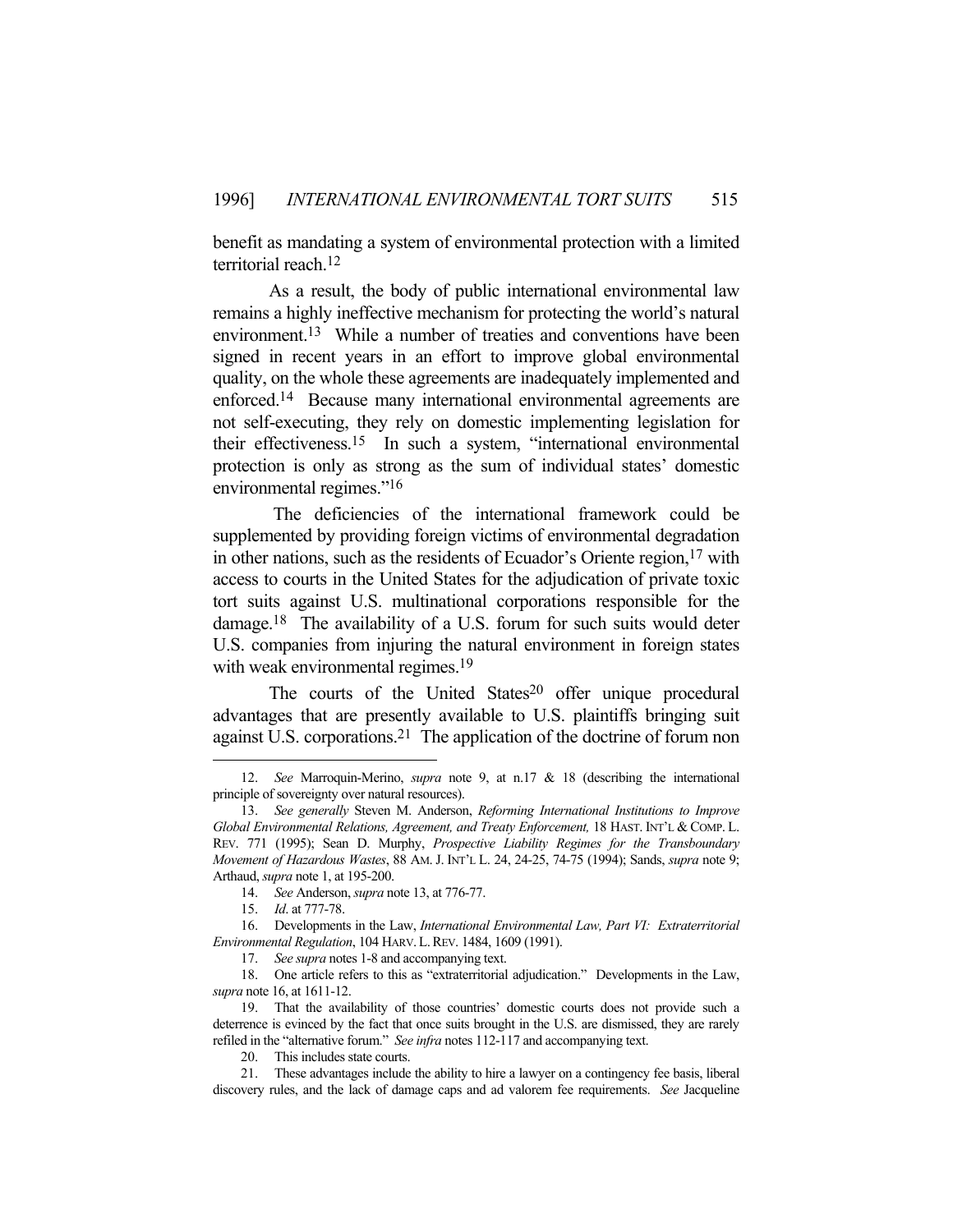conveniens, however, frequently results in the denial of these advantages to foreign plaintiffs.22 Consequently, U.S. corporations are not deterred from exploiting the natural resources of foreign nations whose economic needs outweigh their desire to protect the environment.

 Because the United States has an interest in preserving the global environment, and because it has a moral interest in controlling the behavior of domestic corporations in developing nations,23 the doctrine of forum non conveniens should be relaxed or abandoned in cases involving suits by foreign plaintiffs against U.S. corporations for environmental injuries suffered in foreign countries.24

 This comment examines the evolution of the modern doctrine of forum non conveniens in federal courts and its relationship with state rules. It concludes that the doctrine acts largely as a barrier to holding U.S. multinational corporations accountable for their environmentally destructive behavior abroad. It then discusses the United States interest in the adjudication of suits brought by the foreign victims of such behavior and urges the re-evaluation of the doctrine of forum non conveniens in light of those interests. While the solution is far from complete, it is preferable to the present system in which multinational corporations are able to recklessly destroy the natural environment in developing nations without fear of judicial reproach.

Duval-Major, Note, *One-Way Ticket Home: The Federal Doctrine of Forum Non Conveniens and the International Plaintiff*, 77 CORNELL L.REV. 650, 671-72 (1992). *See also* Marc Galanter, *Legal Torpor: Why So Little Has Happened in India After the Bhopal Tragedy*, 20 TEX. INT'L L.J. 273, 273-81 (1985).

 <sup>22.</sup> *See, e.g.*, Sibaja v. Dow Chem. Co., 757 F.2d 1215 (11th Cir. 1985), *cert. denied*, 474 U.S. 948 (1985); Delgado v. Shell Oil Co., 890 F. Supp. 1324 (S.D. Tex. 1995); Sequihua v. Texaco, 847 F. Supp. 61 (1994); Cabalceta v. Standard Fruit Co., 667 F. Supp. 833 (S.D. Fla. 1987), *aff'd in part and rev'd in part*, 883 F.2d 1553 (11th Cir. 1989); *In re* Union Carbide Corp. Gas Plant Disaster, 634 F. Supp. 842 (S.D.N.Y. 1986), *aff'd in part and rev'd in part*, 809 F.2d 195 (2d Cir. 1987).

 <sup>23.</sup> The moral obligation is not solely an environmental concern. Many commentators have urged that environmental degradation of areas populated by indigenous peoples is properly considered a human rights issue. *See generally* Judith Kimerling, *Recent Development: The Environmental Audit of Texaco's Amazon Oil Fields: Environmental Justice or Business as Usual?*, 7 HARV. HUM. RTS. J. 199 (1994); Russel L. Barsh*, Indigenous Peoples in the 1990s: From Object to Subject of International Law?*, 7 HARV. HUM. RTS. J. 33 (1994); Dinah Shelton, *Human Rights, Environmental Rights, and the Right to Environment*, 28 STAN. J. INT'L L. 103 (1991).

 <sup>24.</sup> Calls have also been made for the extraterritorial extension of domestic environmental legislation. *See* Jonathan Turley, *"When In Rome": Multinational Misconduct and the Presumption Against Extraterritoriality*, 84 NW. U. L. REV. 598, 627-34, 662-64 (1990); Developments in the Law*, supra* note 16, at 1622-23.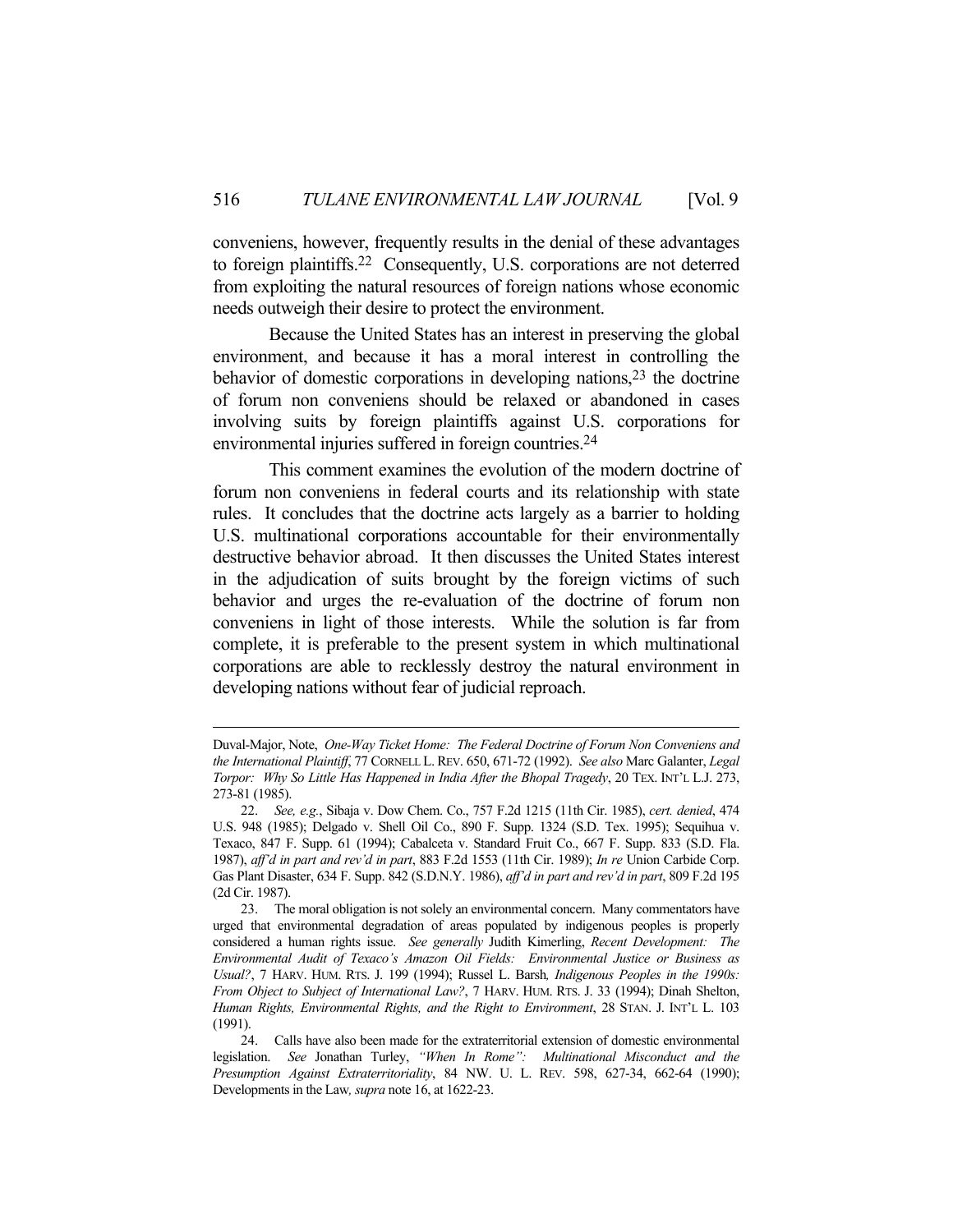## II. THE FEDERAL DOCTRINE OF FORUM NON CONVENIENS

The common law doctrine of forum non conveniens allows a court of competent jurisdiction to refrain from hearing a case when adjudication in another forum would better serve the interests of justice and the convenience of the parties.25 Unlike transfer of venue under  $§$  1404(a),<sup>26</sup> forum non conveniens determinations result in the dismissal of the action, usually without prejudice.<sup>27</sup> The plaintiff is then free to file suit in another forum. The availability of an adequate alternative forum is a prerequisite for a forum non conveniens dismissal.28

 In federal courts, forum non conveniens is not governed by the Federal Rules of Civil Procedure. It is a federal common law doctrine derived from Scottish law and formally recognized by the Supreme Court in the companion cases of *Gulf Oil Co. v. Gilbert*29 and *Koster v. Lumbermens Mutual Casualty Co*. 30 Although a plaintiff's choice of forum was historically entitled to substantial deference, the *Gilbert* Court recognized that a "plaintiff may not, by choice of an inconvenient forum, 'vex,' 'harass,' or 'oppress' the defendant by inflicting upon him expense or trouble not necessary to his own right to pursue his remedy."31 Thus, the Court held that upon weighing the private and public interests involved, a trial court could, in its discretion, refuse to exercise jurisdiction.32

 <sup>25.</sup> *See* Gulf Oil Corp. v. Gilbert, 330 U.S. 501, 507-508 (1947); Koster v. Lumbermens Mut. Cas. Co., 330 U.S. 518, 524 (1947).

 <sup>26. 28</sup> U.S.C. § 1404(a) (1988).

 <sup>27.</sup> David W. Robertson, *The Federal Doctrine of Forum Non Conveniens: "An Object Lesson in Uncontrolled Discretion*,*"* 29 TEX. INT'L L.J. 353, 369-71 (1994). *But see id.* at 370 (noting that some judges actually refer to forum non conveniens dismissals as "transfers").

 <sup>28.</sup> Piper Aircraft Co. v. Reyno, 454 U.S. 235, 254 n.22 (1981); Gulf Oil Corp. v. Gilbert, 330 U.S. 501, 507 (1947).

 <sup>29. 330</sup> U.S. 501 (1947).

 <sup>30. 330</sup> U.S. 518 (1947). *See generally* Alexander Reus, *Judicial Discretion: A Comparative View of the Doctrine of Forum Non Conveniens in the United States, the United Kingdom, and Germany*, 16 LOY. L.A. INT'L & COMP. L.J. 455, 459-66 (1994); Edward L. Barrett, Jr., *The Doctrine of Forum Non Conveniens*, 35 CAL.L.REV. 380 (1947).

 <sup>31.</sup> Gulf Oil Co. v. Gilbert, 330 U.S. at 508.

 <sup>32.</sup> *Id.* at 508-09, 511-12. Although the balancing test articulated in *Gilbert* (*see infra* notes 33-38 and accompanying text) offered no bright lines to guide the trial court's determination, Justice Jackson's opinion for the majority noted that "experience has not shown a judicial tendency to renounce one's own jurisdiction so strong as to result in many abuses." *Id*. at 508 (footnote omitted). Many years later, Judge Friendly questioned the continuing validity of this assurance: "Whatever the validity in 1947 of Justice Jackson's remark about the teachings of experience, I doubt that it remains correct in 1982 when the explosion of litigation has created a strong incentive for district courts to shunt burdensome business elsewhere." Hon. Henry J. Friendly, *Indiscretion*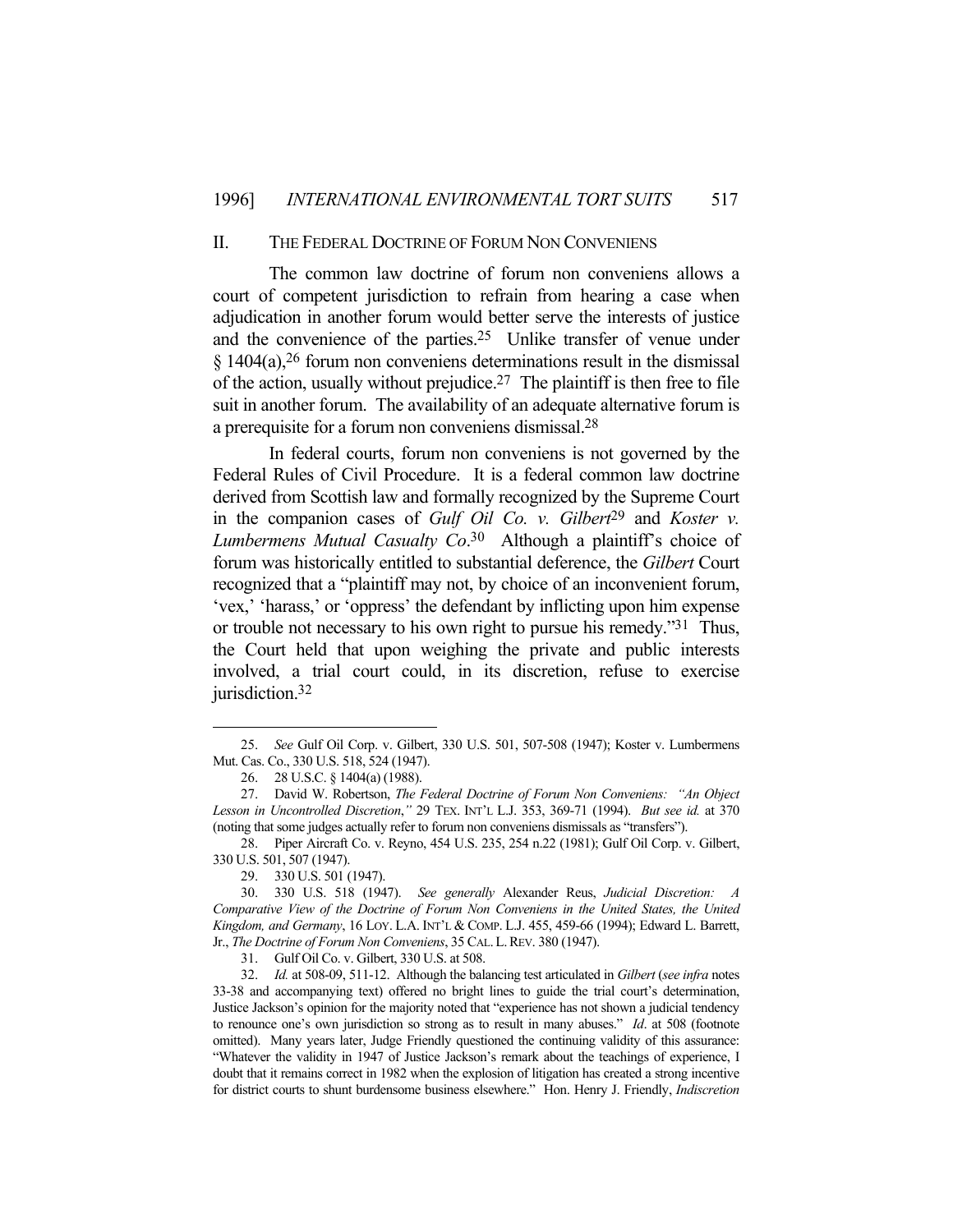#### *A. The Early Test:* Gilbert

 The *Gilbert* Court identified various private and public interests which should guide the district court's determination whether to dismiss, recognizing that results in a given case may be difficult to predict.33 Among the private interests involved were ease of access to proof; the availability of compulsory process for attendance of unwilling witnesses; the cost of attendance of willing witnesses; the ability to view the premises where appropriate; and "all other practical problems that make trial of a case easy, expeditious, and inexpensive."34 The public interest factors to be considered included administrative difficulties arising when certain popular courts become unduly clogged; the burden of imposing jury duty on people in a community which has no interest in the litigation; whether suit in a distant forum would entail complex problems of conflicts of laws; and the "local interest in having localized controversies decided at home."35 The Court also recognized the public benefits of holding a trial in the view of those affected by the dispute rather than in a distant forum.<sup>36</sup> In balancing these diverse interests, a court could determine whether the case at hand was "one of those rather rare cases where the doctrine should be applied."<sup>37</sup> The Court added, however, that "unless the balance is strongly in favor of the defendant, the plaintiff's choice of forum should rarely be disturbed."38

## *B. The Modern Doctrine:* Piper Aircraft Co. v. Reyno

 Since the Court's decisions in *Gilbert* and *Koster*, the nature of litigation in both federal and state courts has changed radically. In 1948, Congress enacted the  $\S$  1404(a) change of venue statute, eliminating the need for forum non conveniens analysis in domestic cases by allowing trial courts to transfer a case to another federal court with proper

*About Discretion*, 31 EMORY L.J. 747, 570 n.10 (1982). *See* Robertson, *supra* note 27, at 357-58 (discussing the importance of crowded court dockets in the forum non conveniens analysis and noting that "forum non conveniens seems to be the only area of the law in which it is considered legitimate for a court to base a decision on the condition of its docket").

 <sup>33.</sup> *Gilbert*, 330 U.S. at 508. *See also* American Dredging Co. v. Miller, 114 S. Ct. 981 (1994) (Scalia, J.) ("The discretionary nature of the doctrine [of forum non conveniens], combined with the multifariousness of the factors relevant to its application, make uniformity and predictability of outcome almost impossible.") (citation omitted).

 <sup>34.</sup> *Gilbert*, 330 U.S. at 508.

 <sup>35.</sup> *Id*. at 508-509.

 <sup>36.</sup> *Id*. at 509

 <sup>37.</sup> *Id*. at 509.

 <sup>38.</sup> *Id*. at 508.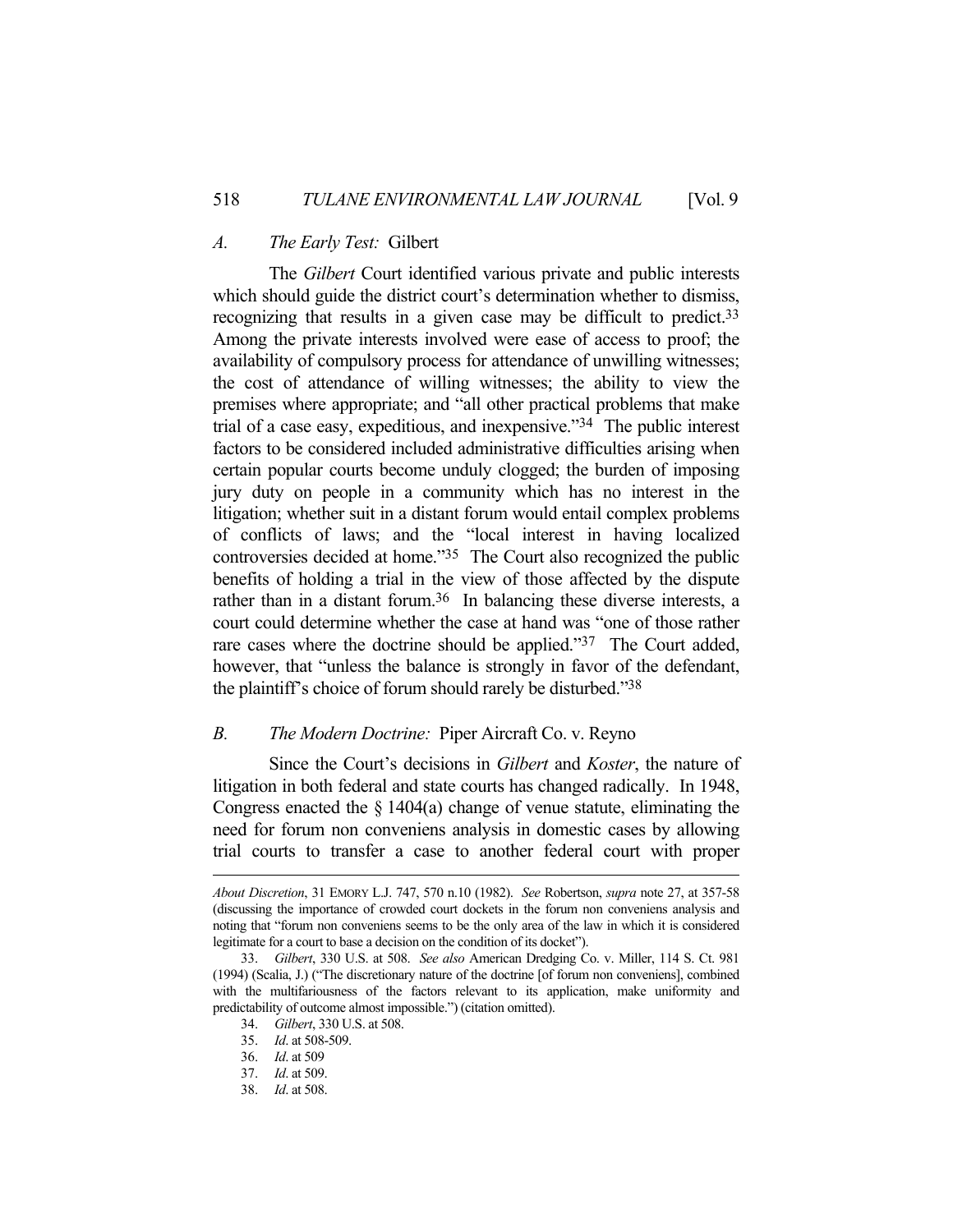jurisdiction and venue.39 On the other hand, technological advances and wide-spread transboundary business activity have greatly increased the number of international legal disputes litigated in United States courts.<sup>40</sup> These changes, combined with the general litigation explosion witnessed in this country during the past fifty years, have substantially altered the application of forum non conveniens, which is now almost exclusively applied to litigation involving aliens.

 In *Piper Aircraft Co. v. Reyno*, 41 the Supreme Court considered the application of the forum non conveniens doctrine to foreign plaintiffs bringing suit in the United States for a tort committed in a foreign country. While *Gilbert* had held that the plaintiff's choice of forum should be accorded substantial deference,<sup>42</sup> the majority opinion in *Piper* affirmed the district court's conclusion that the presumption in favor of the plaintiff's choice of forum does not apply when the plaintiffs are foreign.<sup>43</sup> Justice Marshall's opinion<sup>44</sup> reasoned that this distinction between foreign and domestic plaintiffs was justified:

> When the home forum has been chosen, it is reasonable to assume that this choice is convenient. When the plaintiff is foreign, however, this assumption is much less reasonable. Because the central purpose of any forum non conveniens inquiry is to ensure that the trial is

40. Robertson, *supra* note 27, at 367-68.

 <sup>39. 28</sup> U.S.C. § 1404(a) (1988). Section 1404(a) provides: "For the convenience of parties and witnesses, in the interest of justice, a district court may transfer any civil action to any other district or division where it might have been brought." *Id.* Although transfer is governed by essentially the same factors as those involved in the forum non conveniens determination (*see* Norwood v. Kirkpatrick, 349 U.S. 29 (1955)), a lower threshold of inconvenience will justify transfer. *See* David W. Robertson, *Forum Non Conveniens in America and England: "A Rather Fantastic Fiction,"* 103 L.Q.REV. 398, 409 (1987); Duval-Major, *supra* note 21, at 656.

 <sup>41. 454</sup> U.S. 235 (1981).

 <sup>42.</sup> Gulf Oil Co. v. Gilbert*,* 330 U.S. at 508.

 <sup>43.</sup> *Piper Aircraft Co*., 454 U.S. at 255 (Part III). *See infra* note 44. The district court had determined that the plaintiff's choice should receive less deference, "particularly when the foreign citizens seek to benefit from the more liberal tort rules provided for the protection of citizens and residents of the United States." Reyno v. Piper Aircraft Co., 479 F. Supp. 727, 731 (M.D. Pa. 1979), *rev'd*, 454 U.S. 235 (1981).

 <sup>44.</sup> Justice Marshall's opinion was joined by Chief Justice Burger and Justices Blackmun and Rehnquist. Justice White joined in Parts I and II of Justice Marshall's opinion and filed a separate opinion concurring in part and dissenting in part. *Piper Aircraft Co*., 454 U.S. at 261 (White, J., concurring and dissenting). Justice Stevens filed a dissenting opinion, in which Justice Brennan joined. *Id*. at 261 (Stevens, J., dissenting). Justices Powell and O'Connor took no part in the decision of the case.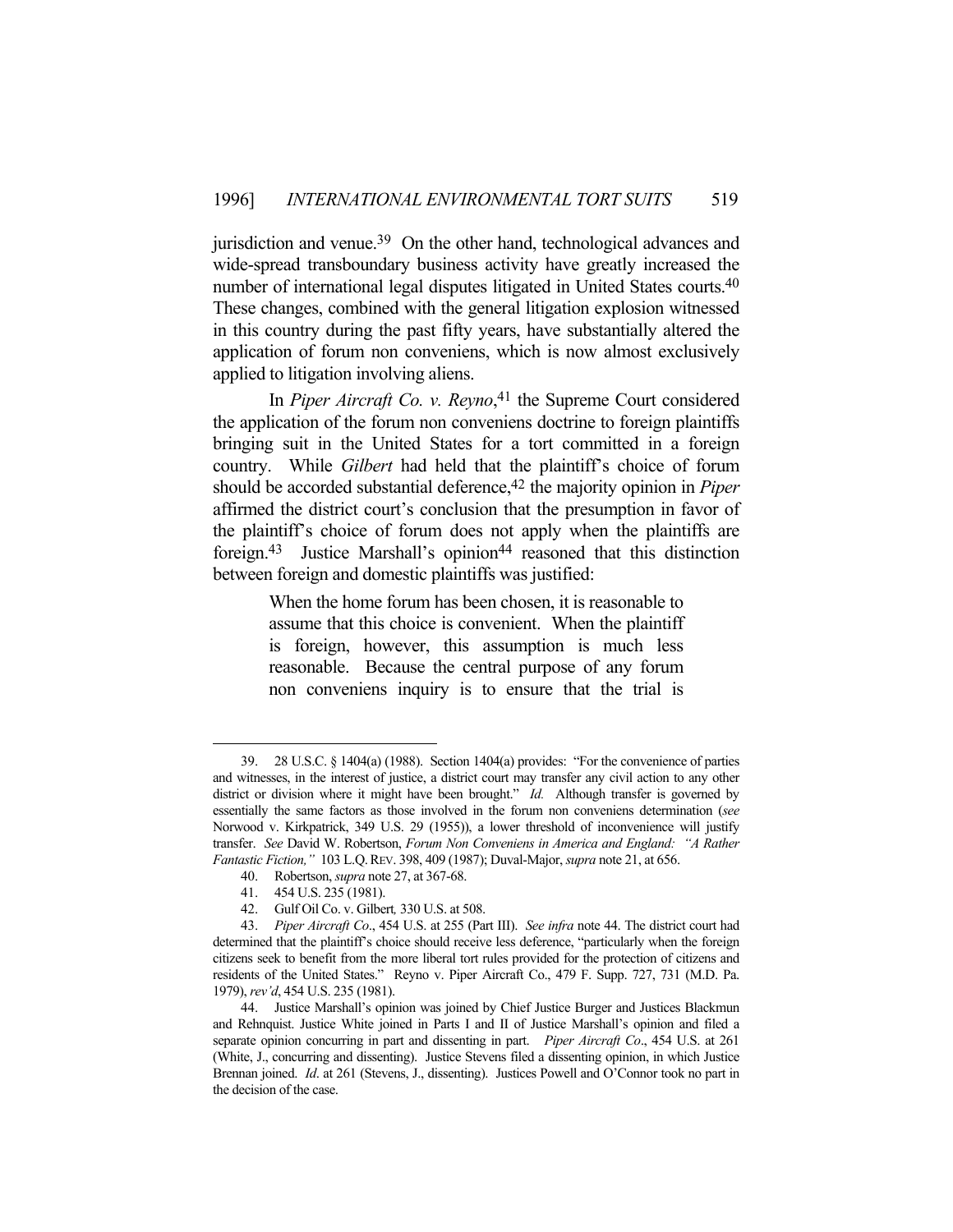convenient, a foreign plaintiff's choice deserves less deference.45

 In addition, the *Piper* Court held that the "possibility of a change in substantive law should ordinarily not be given conclusive or even substantial weight in the *forum non conveniens* inquiry."46 Under such a rule, Justice Marshall reasoned, "the *forum non conveniens* doctrine would become virtually worthless."47 Because plaintiffs are often able to select a forum whose choice-of-law rules are most advantageous to them, "if the possibility of an unfavorable change in substantive law is given substantial weight in the *forum non conveniens* inquiry, dismissal would rarely be proper."48

 The Court refused, however, to hold that the possibility of an unfavorable change in the substantive law should *never* be considered in the forum non conveniens analysis. "Of course," Justice Marshall opined, "if the remedy provided by the alternative forum is so clearly inadequate or unsatisfactory that it is no remedy at all, the unfavorable change in law may be given substantial weight; the district court may conclude that dismissal would not be in the interests of justice."49

 In the wake of *Piper*, many commentators have noted the evolution of the federal doctrine of forum non conveniens from an "equitable, extraordinary remedy . . . 'by its nature a drastic remedy to be

 <sup>45. 454</sup> U.S. at 255-56 (footnote omitted). *But see* Duval-Major, *supra* note 21, at 658 (referring to this rationale as "weak" given the Court's insistence on the necessary flexibility of the forum non conveniens inquiry).

 <sup>46.</sup> *Piper Aircraft Co*., 454 U.S. at 247. *Van Dusen v. Barrack*, 376 U.S. 612 (1964) held that transfer under § 1404(a) should not result in a change in the substantive law. The court of appeals in *Piper* interpreted *Van Dusen* as forbidding forum non conveniens dismissal where the underlying substantive law would change. Reyno v. Piper Aircraft Co., 630 F.2d 149, 164 & n.51 (3d Cir. 1980) (citing DeMateos v. Texaco, Inc., 562 F.2d 895, 899(3d Cir. 1977), *cert. denied*, 435 U.S. 904 (1978)), *rev'd,* 454 U.S. 235 (1981). In rejecting the court of appeals' reasoning, Justice Marshall noted that the *Van Dusen* rule was necessary in the transfer context because otherwise "forum-shopping parties would take unfair advantage of the relaxed standards for transfer." *Piper Aircraft Co*., 454 U.S. at 253. *See supra* note 39.

 <sup>47.</sup> *Piper Aircraft Co*., 454 U.S. at 250.

 <sup>48.</sup> *Id*. Justice Marshall also noted that if a possible change in law was given substantial weight, a district court would have to determine what substantive law would apply to the litigation under its own choice-of-law rules, as well as the rules of the alternative forum. Then it would have to compare the two and decide which was more advantageous to the plaintiff. Because forum non conveniens "is designed in part to help courts avoid conducting complex exercises in comparative law[,]" such a result would be intolerable. *Id.* at 251.

 <sup>49.</sup> *Id*. at 254-55 (footnote omitted).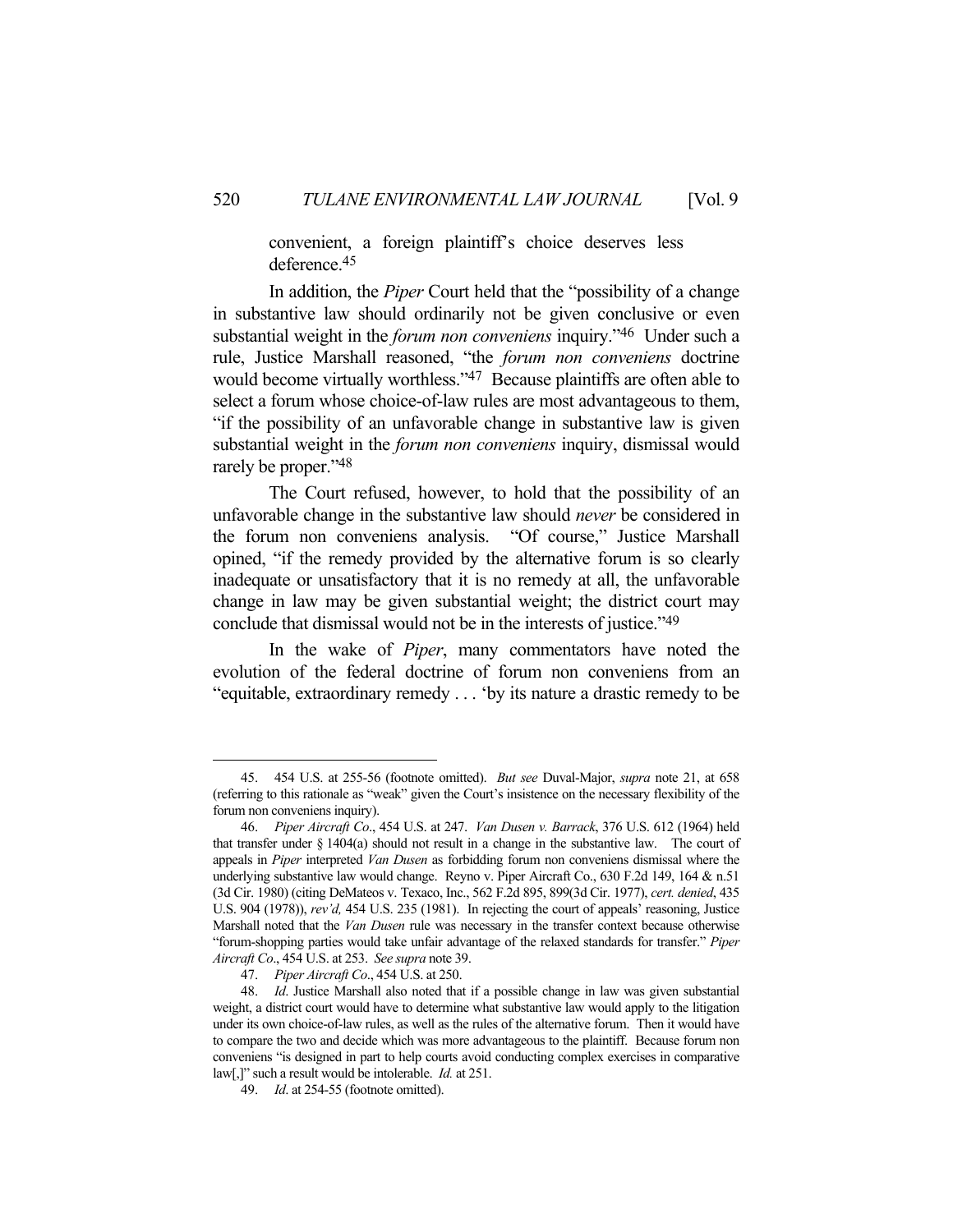exercised ... with caution and restraint<sup>350</sup> into a "modern 'robust' creature" at a time when technological advances have made litigation in a distant forum considerably easier.<sup>51</sup> Clearly one of the reasons behind the change is that forum non conveniens in the modern context generally serves to protect U.S. defendants at the expense of foreign plaintiffs.<sup>52</sup> The desirability of such a rule lies very much in the eyes of the beholder. United States defendants and defense lawyers understandably view the modern forum non conveniens doctrine as furthering "efficient and fair use of our judicial resources."<sup>53</sup> Foreign plaintiffs and their advocates, on the other hand, tend to view the doctrine as a "legal fiction with a fancy name to shield alleged wrongdoers."<sup>54</sup> Desirable or not, the "robust" doctrine of forum non conveniens removes one of the only existing mechanisms for controlling multinational corporations' behavior overseas.55 From an environmental standpoint, this lack of control results in the degradation of the natural environment in countries with weak environmental regimes.<sup>56</sup>

## III. STATE FORUM NON CONVENIENS LAW

1

Because foreign plaintiffs are often denied a federal forum to litigate their claims by application of the federal forum non conveniens

 <sup>50.</sup> Harry Litman, Comment, *Considerations of Choice of Law in the Doctrine of Forum Non Conveniens*, 74 CAL. L. REV. 565, 583 (1986) (quoting Bechtel Corp. v. Industrial Indem. Co., 150 Cal. Rptr. 29, 31 (Ct. App. 1978)).

 <sup>51.</sup> Robertson, *supra* note 27, at 367 (quoting Russell J. Weintraub, *International Litigation and Forum Non Conveniens*, 29 TEX.INT'L L.J. 321, 322 (1994)).

 <sup>52.</sup> *See* Jennifer L. Rosato, *Restoring Justice to the Doctrine of Forum Non Conveniens for Foreign Plaintiffs Who Sue U.S. Corporations in the Federal Courts*, 8 J. COMP. BUS. & CAP. MKT L. 169, 169-70, 172 (1986) (remarking that *Piper* "reflected a spirit of hostility towards foreign plaintiffs in U.S. courts").

 <sup>53.</sup> Russell J. Weintraub, *International Litigation and Forum Non Conveniens*, 29 TEX. INT'L L.J. 321, 352 (1994) (arguing that entertaining suits by foreigners injured abroad "places our companies at a world-wide competitive disadvantage").

 <sup>54.</sup> Dow Chem. Co. v. Castro Alfaro, 786 S.W.2d 674, 680 (Tex. 1990) (Doggett, J., concurring), *cert. denied*, 498 U.S. 1024 (1991). *See also* Robertson, *supra* note 27, at 374 ("What the debate is really about is the extent to which American multinational corporations should be liable for negligence or other tortious behavior causing injuries abroad."); Rosato, *supra* note 52, at 183 (arguing that since *Piper Aircraft*, the federal courts' disregard for the policies of justice and convenience underlying the early forum non conveniens doctrine has resulted in "limited liability for defendants and inadequate relief for plaintiffs").

 <sup>55.</sup> Stephen J. Darmody, Note, *An Economic Approach to Forum Non Conveniens Dismissals Requested by U.S. Multinational Corporations—The* Bhopal *Case*, 22 GEO. WASH. J. INT'L L.&ECON. 215, 241 (1988).

 <sup>56.</sup> *See generally* Developments in the Law, *supra* note 16.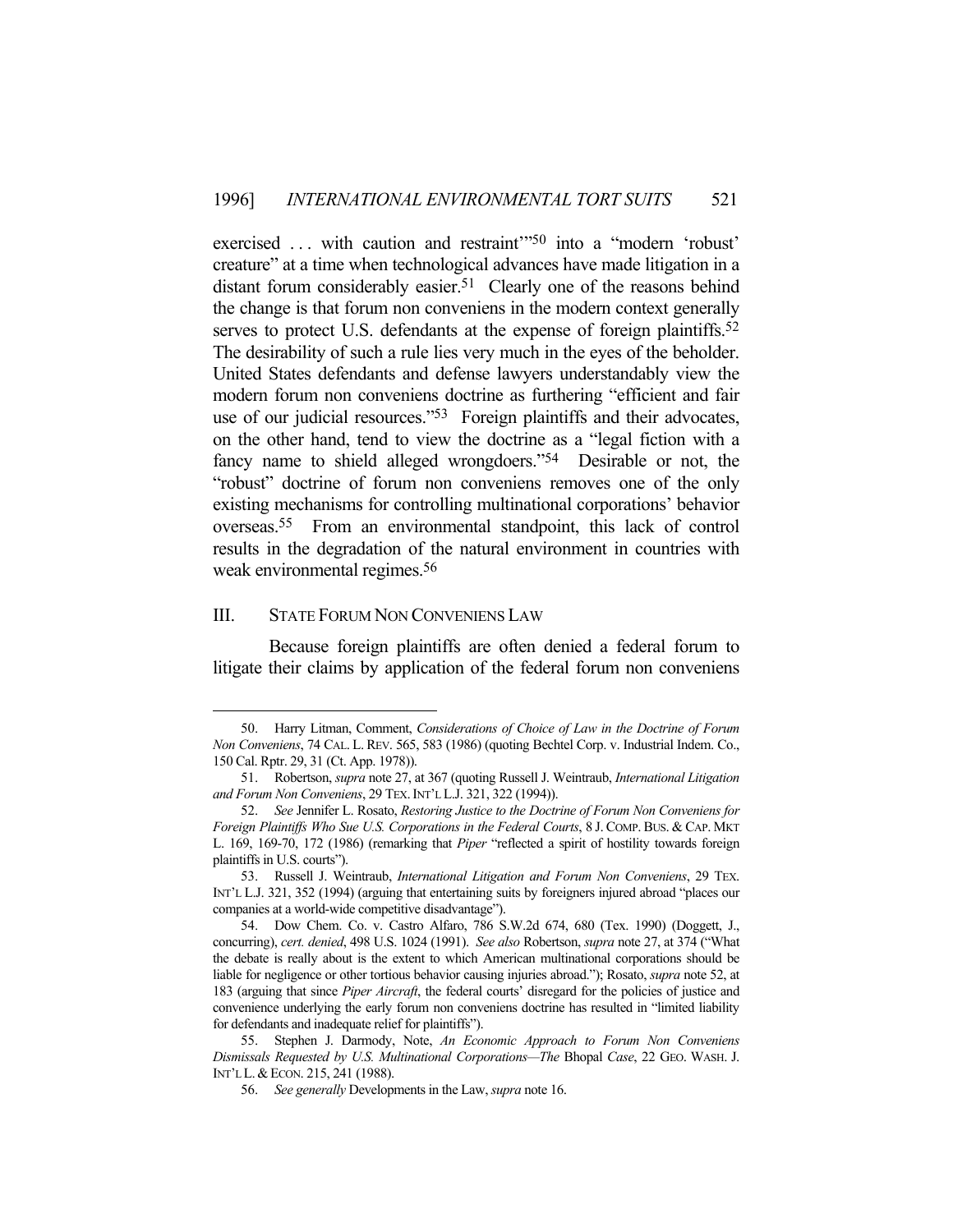doctrine,57 unless state courts open their doors to foreign plaintiffs, U.S. multinational corporations will continue to injure the environment in developing countries whose needs for foreign investment appear greater than their interest in preserving a healthy natural environment for their own citizens.

 The doctrine of forum non conveniens in the United States originated in state courts and individual states continue to employ highly diverse versions of the doctrine.58 According to Professor David Robertson, thirty-two states and the District of Columbia employ a species of forum non conveniens that closely parallels the federal doctrine described above.59 An additional eight states have adopted more limited, yet still quite active versions of the doctrine.60 The courts in seven states, however, have left the question of forum non conveniens largely unresolved,<sup>61</sup> and as of 1990, three states had rejected the doctrine in all but a few applications.<sup>62</sup> As transnational litigation in the United States increases, states that have limited or rejected the application of forum non

 <sup>57.</sup> *See supra* note 22. This is not to say that the application of the modern federal forum non conveniens doctrine results uniformly in the dismissal of all claims brought by foreign plaintiffs. *See, e.g.*, Bhatnagar v. Surrendra Overseas, Ltd., 52 F.3d 1220 (3d Cir. 1995) (affirming district court's refusal to dismiss because the proposed alternative forum was inadequate). Indeed, one of the most frequent criticisms of the federal doctrine is that, because the forum non conveniens inquiry is committed to the discretion of the trial court without appropriate appellate review, the "federal courts cheerfully reach diametrically opposing conclusions in virtually identical forum non conveniens cases." Robertson, *supra* note 27, at 362. On the other hand, "in these days of crowded dockets there is an inevitable risk of some degree of subconscious bias when [*sic*] decision whether to dismiss a case because of forum non conveniens is made by the judge who will have to try it if the motion is denied." Hon. Henry J. Friendly, *supra* note 32, at 754. *See also* Linda J. Silberman, *Developments in Jurisdiction and Forum Non Conveniens in International Litigation: Thoughts on Reform and a Proposal for a Uniform Standard*, 28 TEX. INT'L L.J. 501, 517 (1993); William L. Reynolds, *The Proper Forum for a Suit: Transnational Forum Non Conveniens and Counter-Suit Injunctions in the Federal Courts*, 70 TEX.L.REV. 1663, 1672 (1992). In any event, the prospect of facing dismissal at the whim of a trial judge makes federal court adjudication of international environmental disputes unlikely to produce a reliable mechanism to fill the gaps of international environmental law.

 <sup>58.</sup> Gulf Oil Co. v. Gilbert, 330 U.S. 501, 505 n.4 (1947).

 <sup>59.</sup> David W. Robertson & Paula K. Speck, *Access to State Courts in Transnational Personal Injury Cases; Forum Non Conveniens and Anti-Suit* Injunctions, 68 TEX.L.REV. 937, 950 (1990).

 <sup>60.</sup> *Id*. at 50-51. These states are Hawaii, Kentucky, Mississippi, Oregon, Colorado, South Carolina, Florida and Vermont. *See id*. at 51 & nn.75-76 and sources cited therein.

 <sup>61.</sup> *Id*. at 51 & nn.77-78. Rhode Island, South Dakota, and Virginia seem to have never considered the issue. *Id*. at 951 n.77.

 <sup>62.</sup> *Id*. at 951 & nn.79-80. These states are Louisiana, Texas and Georgia. *See, e.g.*, LA. CODE CIV. PROC. ANN. art. 123 (West Supp. 1989); *infra* notes 64-72 and accompanying text; Smith v. Board of Regents, 302 S.E.2d 124, 125 (Ga. App. 1983).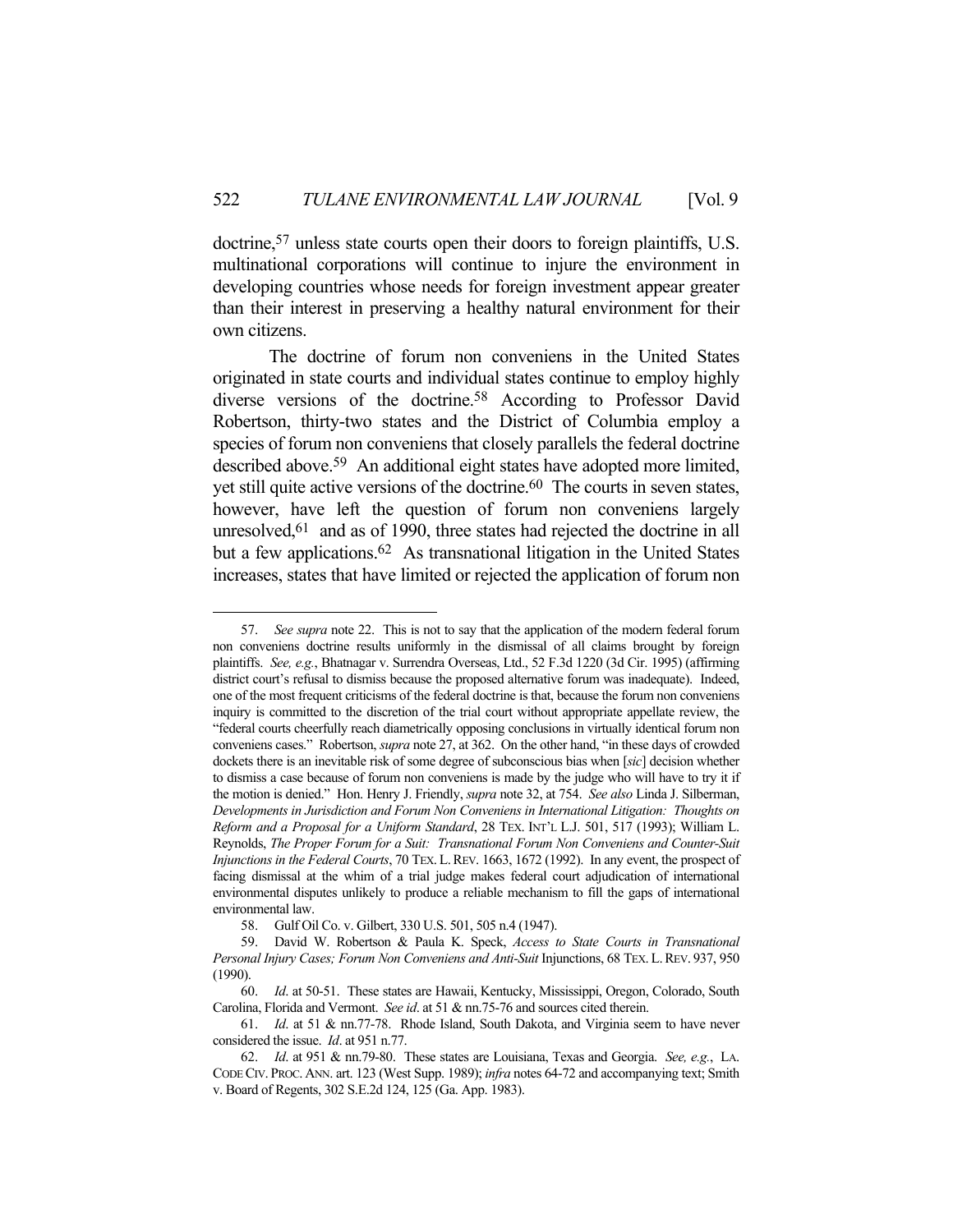conveniens are becoming popular among foreign plaintiffs seeking to sue U.S. corporations, resulting in calls for reform from businesses and commentators.63

 In 1990 the Texas Supreme Court in *Dow Chemical Co. v. Castro Alfaro* held that the doctrine of forum non conveniens was inapplicable to personal injury suits brought in Texas.64 In that case, Costa Rican employees of Standard Fruit Company brought suit against Dow Chemical and Shell Oil.65 The plaintiffs alleged that in the course of their employment with Standard Fruit, they were required to handle dibromochloropropane (DBCP), a highly toxic pesticide used on bananas that was manufactured by both Dow and Shell.66 The complaint alleged that, as a result of long-term exposure to DBCP, the employees suffered serious injuries, including sterility.<sup>67</sup>

 The state trial court dismissed the suit on the ground of forum non conveniens.68 The Texas Court of Appeals reversed and the Texas Supreme Court affirmed, holding that the doctrine of forum non conveniens had been statutorily abolished in Texas for personal injury suits.<sup>69</sup>

 In the wake of *Castro Alfaro*, multinational corporations in Texas called for legislative establishment of a forum non conveniens mechanism for dismissing suits brought by foreigners.70 In 1993, after a series of negotiations between trial lawyers and businessmen, Texas' Governor signed a law allowing trial judges to dismiss, in some circumstances, cases involving plaintiffs who are not a legal residents of

 <sup>63.</sup> *See infra* notes 70-74 and accompanying text.

 <sup>64.</sup> Dow Chem. Co. v. Castro Alfaro, 786 S.W.2d 674, 679 (Tex. 1990), *cert. denied*, 498 U.S. 1024 (1991). The court's holding was based on its construction of section 71.031 of the Texas Civil Practice and Remedies Code which conferred the right to enforce an action for damages in Texas even though the act causing the personal injury occurred in a foreign state. *See* TEX. CIV. PRAC. & REM. CODE ANN. § 71.031 (West 1986).

 <sup>65. 786</sup> S.W.2d at 675.

 <sup>66.</sup> *Id*. In 1977, the EPA suspended registrations of pesticides containing DBCP in United States. The plaintiffs alleged that Dow and Shell shipped DBCP to Costa Rica both before and after the EPA's ban. *Id*. at 681 (Doggett, J., concurring).

 <sup>67.</sup> *Id*. at 675. For a discussion of the medical problems associated with exposure to pesticides on banana plantations in Latin America, see Diego Ribadeneira, *Harvesting Bananas, and Poison, From the Rain Forest*, BOSTON GLOBE, July 11, 1994, at 7.

 <sup>68. 786</sup> S.W.2d at 675.

 <sup>69.</sup> *Id*. at 674. *See* TEX.CIV. PRAC.&REM.CODE ANN. § 71.031 (West 1986).

 <sup>70.</sup> Weintraub, *supra* note 53, at 344.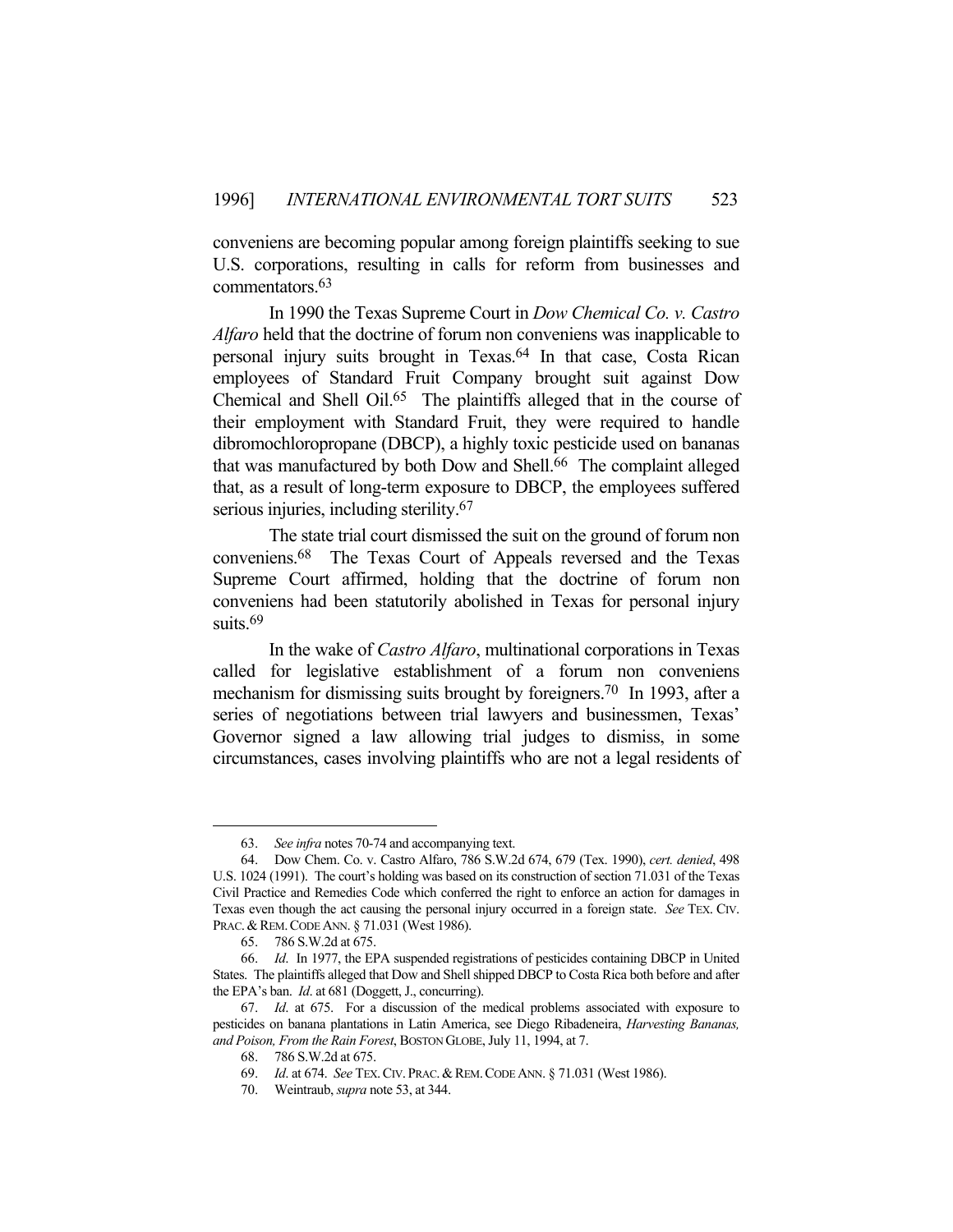the United States.71 In the words of one commentator advocating the establishment of forum non conveniens in Texas, the resulting statute is "an unlovely creature ... [that] embodies the art of the possible. To use understatement, neither industry nor trial lawyers are pleased with the statute. Time will tell what, if any, effect it has on forum non conveniens in Texas."72

 Texas' experience illustrates the difficult predicament a state puts itself in when it opens its courts' doors to foreign plaintiffs seeking to sue companies who are incorporated in or who do significant business in the state. Even if the United States offers a sufficiently superior economic climate over nations with less stringent liability regimes to encourage corporations to remain headquartered in the country,  $73$  when a single state exposes its corporations to increased liability, that state puts itself at a competitive disadvantage.74 The result, if one relies purely on shortterm economic considerations, is a sort of race to the bottom where each state is encouraged to formulate its laws to accommodate corporate desire for limited liability.

 One would think that the last twenty years of development in environmental law would have revealed to policymakers a strong public concern for environmental protection. Unfortunately, people rarely view individual private law suits as public concerns and the environmental significance of forum non conveniens dismissals is not readily apparent. Consequently, while the economic implications of abolishing forum non conveniens are vividly clear to multinational corporations, the environmental effects of a "robust" forum non conveniens doctrine are not nearly so obvious to the voting public.

 <sup>71.</sup> TEX. CIV. PRAC. & REM. CODE ANN. § 71.051 (West 1986 & Supp. 1994). For a discussion of the statute, its history and its implications, see Weintraub, *supra* note 53, at 344-51.

 <sup>72.</sup> Weintraub, *supra* note 53, at 344-45.

 <sup>73.</sup> Several commentators have suggested that the U.S. will suffer a competitive disadvantage from the extraterritorial regulation of its corporations. *See, e.g.*, Weintraub, *supra* note 53, at 352.

 <sup>74.</sup> *See, e.g.*, Hon. Adrian G. Duplantier, *Louisiana: A Forum, Conveniens Vel Non*, 48 LA. L. REV. 761, 787 (1988) ("If Louisiana remains as one of the few 'welcome centers' inviting foreign plaintiffs to try foreign causes of action in the United States, its efforts at business development, especially in the maritime field, are bound to suffer.").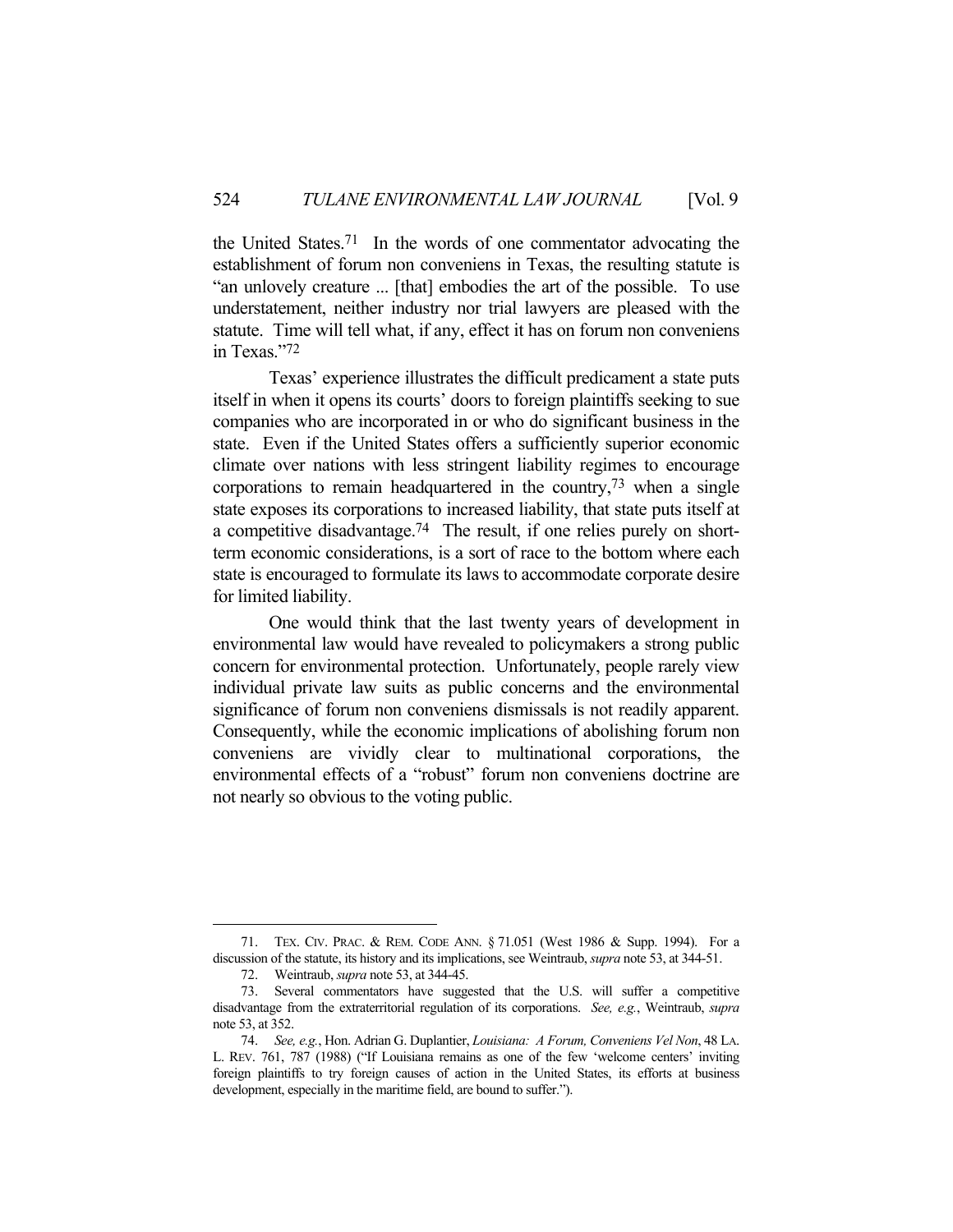# IV. THE RELATIONSHIP BETWEEN FEDERAL & STATE COURTS AND FORUM NON CONVENIENS DISMISSALS

#### *A. Forum Non Conveniens in Diversity Cases*

 Even where states do employ a less active version of forum non conveniens than federal courts, the state's more relaxed doctrines are unlikely to provide victims of environmental degradation abroad reliable access to justice.

 The Supreme Court has not squarely addressed the issue of whether state or federal forum non conveniens rules should be applied by a federal court sitting in diversity.75 Nonetheless, it is widely understood that the Erie Doctrine76 does not prevent federal courts from applying the federal doctrine of forum non conveniens in diversity suits.77 As a result, even when a foreign plaintiff sues a corporate defendant in a state with a relaxed forum non conveniens doctrine, if the defendant is able to remove the suit to federal court based on diversity of citizenship it will be able to defeat the application of the state forum non conveniens rule.<sup>78</sup>

 <sup>75.</sup> *See* Piper Aircraft v. Reyno, 454 U.S. 235, 248 n.13 (1981) (declining to reach the issue because the state forum non conveniens rule was virtually identical to that employed by federal courts); Gulf Oil Co. v. Gilbert, 330 U.S. 501, 509 (1947) (same).

 <sup>76.</sup> *See* Erie R.R. v. Tompkins, 304 U.S. 64 (1938). The most simplistic statement of the Erie Doctrine is that federal courts sitting in diversity must apply the substantive law of the state in which they sit, but they remain free to apply their own procedural rules. *See In re* Air Crash Disaster Near New Orleans, 821 F.2d 1147, 1155-58 (5th Cir. 1987) (en banc) (explaining that the analysis is actually much more complex), *vacated in part on other grounds*, 490 U.S. 1032 (1989). However, many courts have recognized that the substance/procedure distinction is not helpful in a number of cases, and have elected instead to inquire whether application of the federal rules would frustrate the "twin aims of the Erie rule: discouragement of forum-shopping and avoidance of inequitable administration of the laws." Hanna v. Plumer, 380 U.S. 460, 468 (1965). *See also* Guaranty Trust Co. v. York, 326 U.S. 99, 109-10 (1945). *See generally* CHARLES ALLEN WRIGHT, LAW OF FEDERAL COURTS §§ 55-60 (5th ed. 1994).

 <sup>77.</sup> *See, e.g.*, *In re* Aircrash Disaster Near New Orleans, 821 F.2d 1147, 1159 (5th Cir. 1987) (en banc), *vacated in part on other grounds*, 490 U.S. 1032 (1989); Sibaja v. Dow Chemical Co., 757 F.2d 1215, 1219 (11th Cir. 1985), *cert. denied*, 474 U.S. 948 (1985); Royal Bed and Spring Co., Inc. v. Famossul Industria e Comercio de Moveis, Ltd., 906 F.2d 45, 50 (1st Cir. 1990); *see also* 15 CHARLES A.WRIGHT ET AL., FEDERAL PRACTICE AND PROCEDURE § 3828, at 279-80 (2d ed. 1986). *But see* Weiss v. Routh, 149 F.2d 193, 195 (2d Cir. 1945). For the argument that federal courts should employ state forum non conveniens rules in diversity suits, see Laurel E. Miller, *Forum Non Conveniens and State Control of Foreign Plaintiff Access to U.S. Courts in International Tort Actions*, 58 U. CHI. L. REV. 1369, 1387-92 (1991) (strong state interest in regulating their own corporations' behavior and the outcome-determinative nature of a forum non conveniens dismissal mandate application of state forum non conveniens rules in diversity actions).

 <sup>78.</sup> *See infra* notes 79-81 and accompanying text.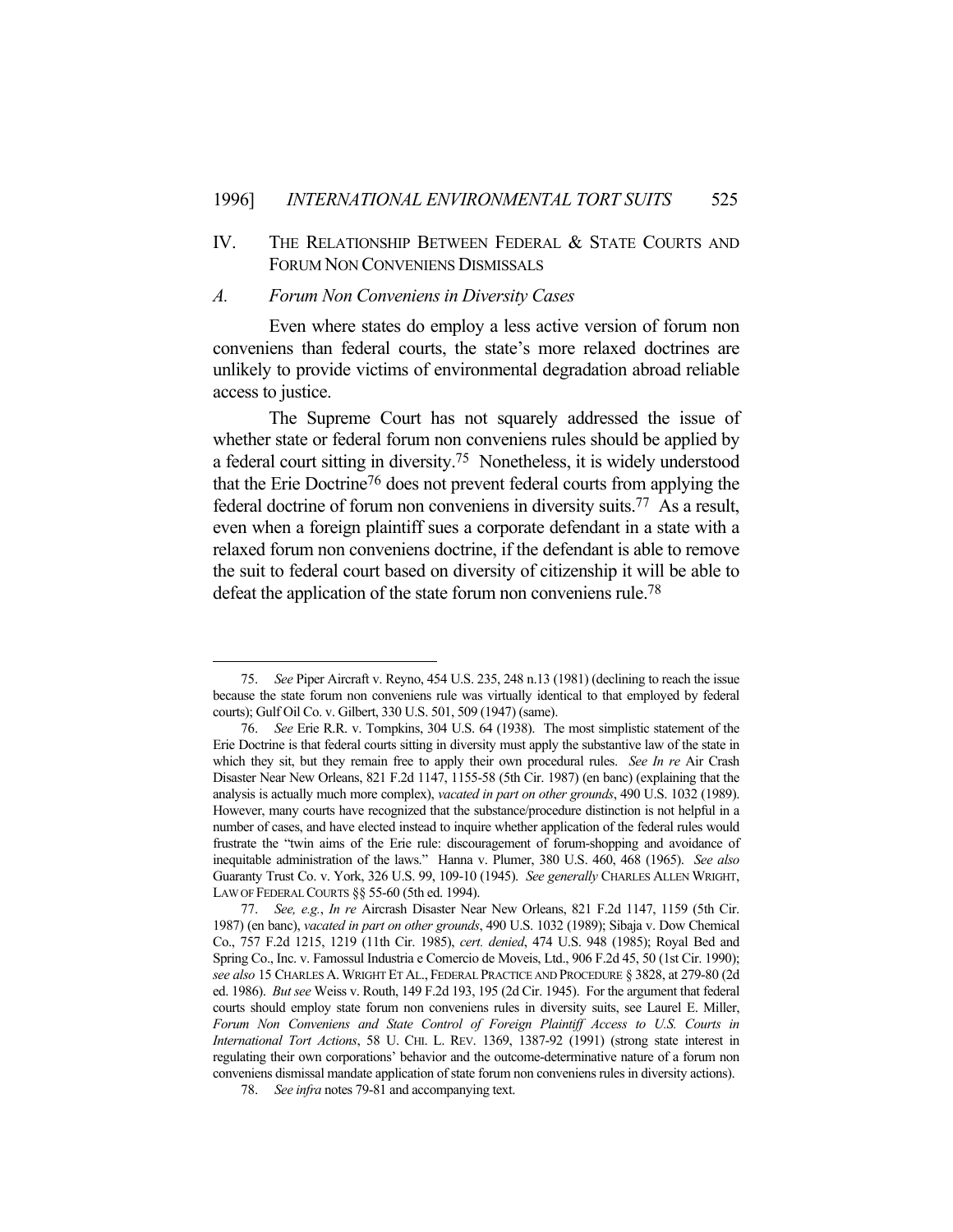Under the federal removal statute, a defendant may remove to federal court any civil action of which the federal district courts have original jurisdiction provided that, in a diversity suit, no defendant is a citizen of the state in which the action is brought.79 Federal courts have original diversity jurisdiction over suits between "citizens of different States" and between "citizens of a State and citizens or subjects of a foreign state" if the amount in controversy exceeds fifty-thousand dollars.80 Section 1332 has long been interpreted as requiring "complete diversity" between plaintiffs and defendants, so that no defendant may be a citizen of the same state as any plaintiff.81

 A foreign plaintiff may defeat diversity by suing a corporation in its state of incorporation or where it has its principal place of business.82 In addition, the plaintiff can avoid removal by joining another alien as defendant,83 or by joining as a defendant a citizen of the state in which the suit was brought.84

1

 Despite this reasoning, some courts have preferred to approach the problem by looking to the "primary underlying purpose" of diversity jurisdiction (to provide a fair forum for out-of-state citizens), and finding that it is not furthered "by affording a federal forum to disputes between alien plaintiffs and a corporation that has a corporate charter from one of the states of the United States but maintains its principal place of business abroad." Delgado v. Shell Oil Co., 890 F. Supp. 1315, 1321 (S.D. Tex. 1995); Torres v. Southern Peru Copper Corp., No. C-95-495, slip op. at 5 (S.D. Tex. Dec. 4, 1995).

 84. The use of these tactics may result in accusations of fraudulent joinder. *See, e.g.*, Cabalceta v. Standard Fruit, 883 F.2d 1553, 1561-62 (11th Cir. 1989); *see generally* CHARLES ALLEN WRIGHT, LAW OF FEDERAL COURTS § 31 (5th ed. 1994) (Devices to Create or Defeat

 <sup>79. 28</sup> U.S.C. § 1441 (1988). Diversity jurisdiction is governed by 28 U.S.C. § 1332 (1988). *See infra* notes 82-84 and accompanying text.

 <sup>80. 28</sup> U.S.C § 1332(a)(1988).

 <sup>81.</sup> *See* Strawbridge v. Curtiss, 7 U.S. (3 Cranch) 267 (1806).

 <sup>82. 28</sup> U.S.C. § 1332 (1988). For purposes of diversity, a corporation is a citizen of "any State by which it has been incorporated *and* of the State where it has its principal place of business." 28 U.S.C. § 1332(c)(1) (1988).

 <sup>83.</sup> Some confusion surrounds the issue of the dual citizenship of multinational corporations. The Fifth Circuit has held that "a foreign corporation is a citizen for diversity jurisdiction purposes of a [U.S.] state where it has its principle place of business." Jerguson v. Blue Dot Inv., Inc. 659 F.2d 31, 35 (5th Cir. 1981), *cert. denied*, 456 U.S. 946 (1982). However, a different question is presented when a domestically incorporated corporation has its principal place of business in a foreign state. Under section 1332, is that corporation an "alien" so that diversity does not exist as between it and a foreign plaintiff? The Eleventh Circuit recently responded that a U.S. corporation with its principal place of business abroad was not an alien for diversity purposes. Cabalceta v. Standard Fruit Company, 883 F.2d 1553, 1560 (11th Cir. 1989). The court reasoned that under section 1332(c), the word "State" refers only the states of the United States, the District of Columbia and Puerto Rico, as set out in section 1332(d). *Id.* Thus, a domestic corporation's principal place of business abroad does not give the corporation foreign citizenship, so as to defeat diversity against an alien. *Id*.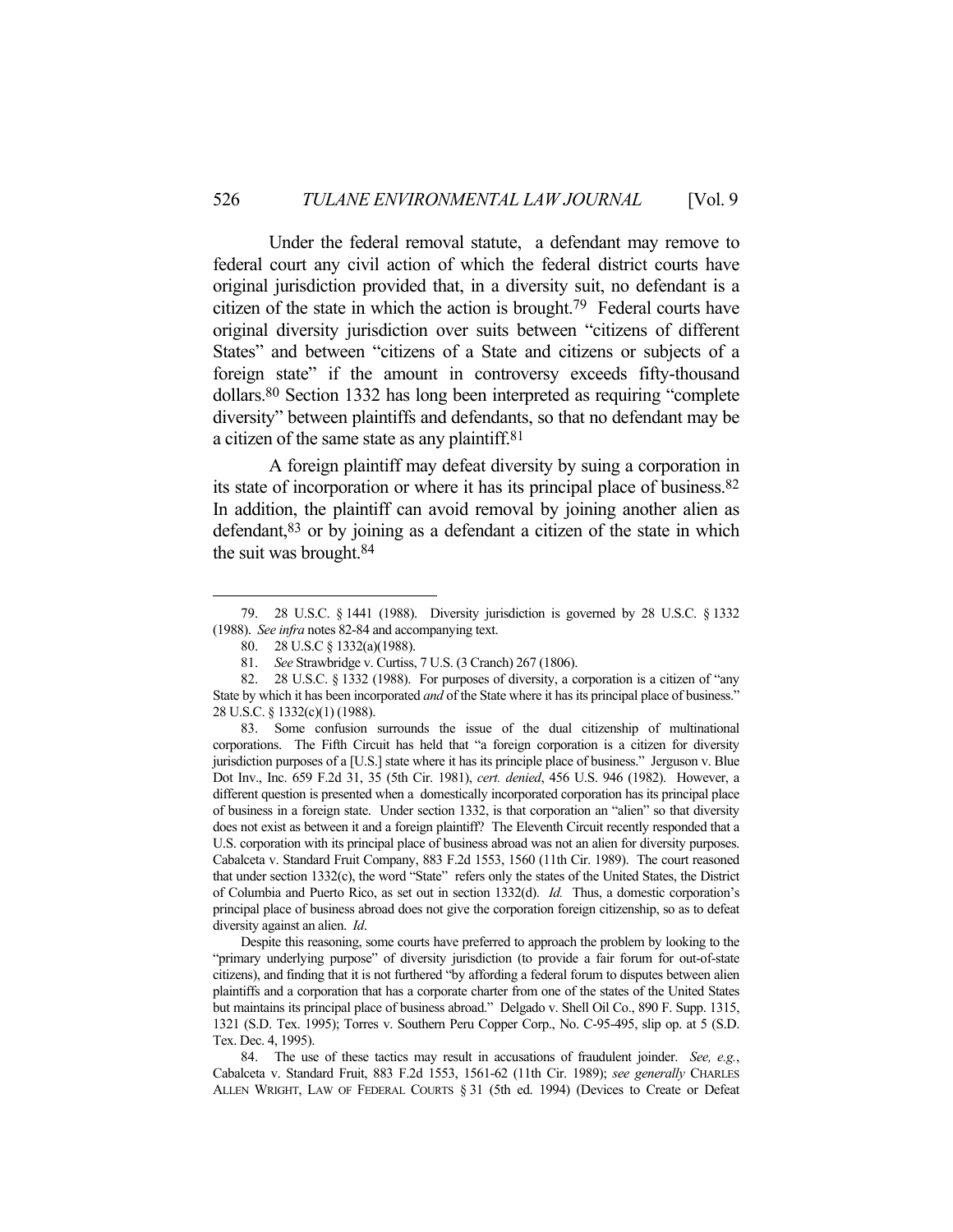Because removal to federal court will often mean dismissal of the law suit in the United States by application of the federal forum non conveniens doctrine, struggles for removal can become the focal point of transnational litigation brought by foreign plaintiffs.85

#### *B. Removal on Federal Question Jurisdiction*

If the defendant fails to establish diversity of citizenship as a ground for removal, it can look to Title 28 of the United States Code for jurisdictional bases other than diversity in order to get the case heard by a federal court.86 Because any action over which federal courts have original jurisdiction can be removed,87 a defendant may get into federal court by establishing that the action "aris[es] under the Constitution, laws, or treaties of the United States."88

# 1. Impleading Foreign Sovereigns

A suit is generally understood as "arising under" federal law only when "the plaintiff's statement of his own cause of action shows that it is based upon those laws."89 Thus, a defendant is not normally in a position to create the relevant federal question. There are exceptions, however, one of which involves the Foreign Sovereign Immunities Act of 1976  $(FSIA).<sup>90</sup>$ 

 If a defendant can implead a foreign sovereign, the entire action may be removed to federal court.<sup>91</sup> The definition of "foreign sovereign" under the FSIA includes any entity, "a majority of whose shares or other ownership interest is owned by a foreign state or political subdivision

Diversity). In order to establish fraudulent joinder, the defendant must show that "'there is no possibility that the plaintiff would be able to establish a cause of action against the in-state [or nondiverse] defendant in state court; or that there has been outright fraud in the plaintiff's pleadings of jurisdictional facts.'" Delgado v. Shell Oil Co., 890 F. Supp. 1324, 1342 (S.D. Tex. 1995) (quoting B. Inc. v. Miller Brewing Co., 663 F.2d 545, 549 (5th Cir. 1981).

 <sup>85.</sup> *See supra* note 22. Forum non conveniens dismissals often signal the end of the litigation entirely. *See infra* notes 112-117 and accompanying text.

 <sup>86.</sup> Weintraub, *supra* note 53, at 342.

 <sup>87.</sup> *See* 28 U.S.C. § 1441(a)(1988).

 <sup>88. 28</sup> U.S.C. §§ 1331, 1441(b) (1988).

 <sup>89.</sup> Louisville & Nashville R.R. v. Mottley, 211 U.S. 149, 152 (1908).

 <sup>90. 28</sup> U.S.C. §§ 1330, 1602-1611 (1988) (district courts have original jurisdiction over any nonjury civil action against a foreign state). *See also* 28 U.S.C. § 1441(d) (1988) (providing for removal and a nonjury trial for actions brought in state court against a foreign sovereign as defined by the FSIA).

 <sup>91.</sup> *See* Weintraub, *supra* note 53, at 342; *see also supra* note 90.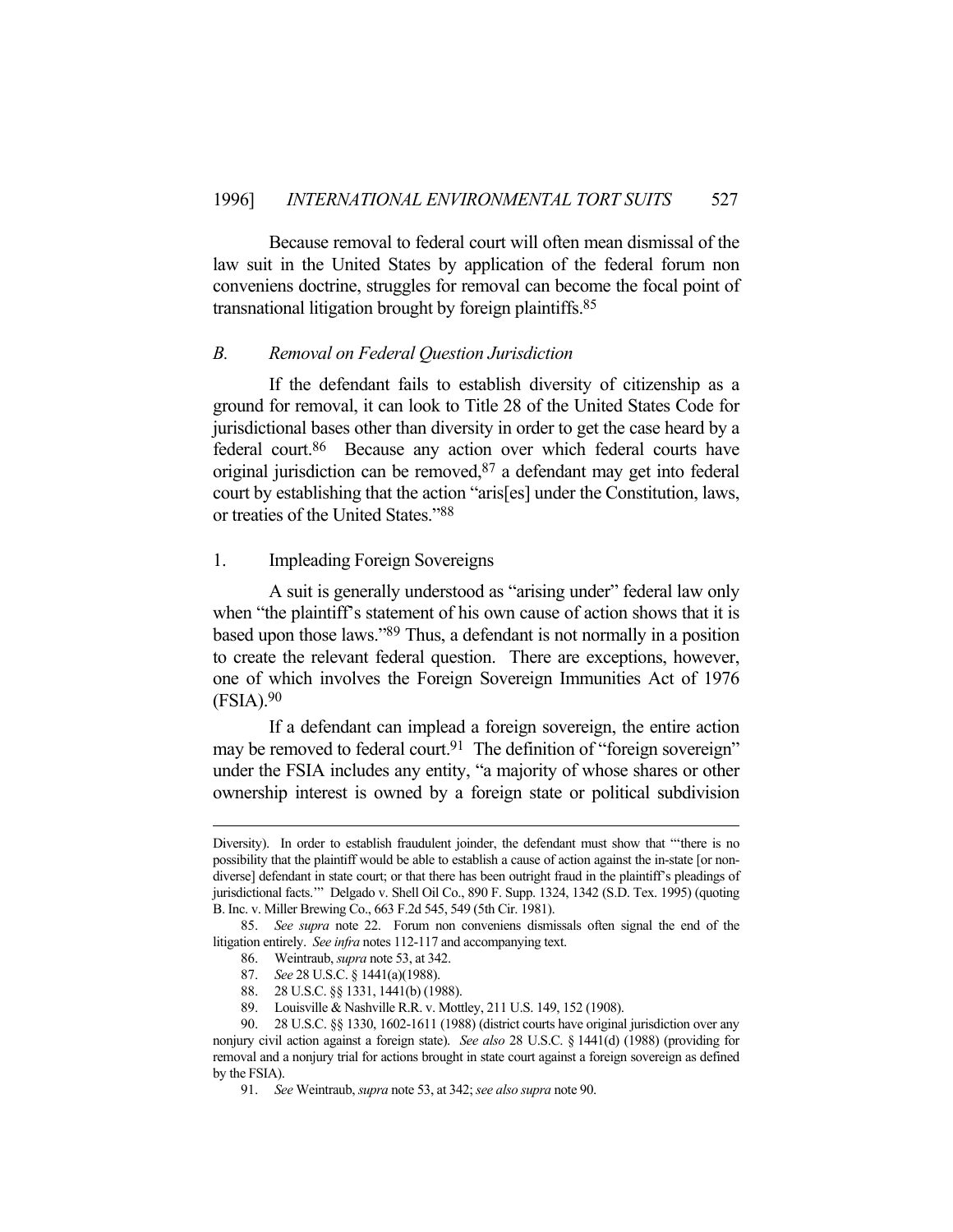thereof."92 Thus in *Delgado v. Shell Oil93* several defendants were able to implead Dead Sea Bromine Co., Ltd., an Israel-owned company that allegedly manufactured and sold the pesticide which may have caused plaintiffs injuries.94 As a result, those cases properly removed to federal court were dismissed for forum non conveniens.95

### 2. International Comity as a Federal Question?

As mentioned above, in deciding whether a case presents a federal question, courts look to the plaintiff's complaint to determine if the action arises under federal law.96 That said, a plaintiff may not, by "artful pleading" seek to avoid federal jurisdiction.<sup>97</sup> Thus, even when the face of the complaint merely states a cause of action under state law, a court may look more closely to determine whether the complaint, if well pleaded, "establishes either that federal law creates the cause of action or that the plaintiff's right to relief necessarily depends on resolution of a substantial question of federal law."98 In addition, "federal court jurisdiction may not be defeated simply by pleading a state cause of action when that cause of action ha[s] been preempted by federal law ...."<sup>99</sup> Because the Supreme Court has held that the United States relations with foreign governments must be treated as an aspect of federal law,100 several courts have ruled that suits brought by foreign governments to reach or affect property located in the United States present questions of federal law for purposes of removal.<sup>101</sup> None of

1

 97. Federated Dep't Stores, Inc. v. Moitie, 452 U.S. 386, 392 n.2 (1981) (citation omitted). See also CHARLES ALLEN WRIGHT, THE LAW OF FEDERAL COURTS § 38, at 229 (5th ed. 1994).

98. Franchise Tax Bd. v. Construction Laborers Vacation Trust, 463 U.S. 1, 27-28 (1983).

 99. Republic of the Philippines v. Marcos, 806 F.2d 344, 354 (2d Cir. 1986) (citing Avco Corp. v. Aero Lodge No. 735, 376 F.2d 337, 340 (6th Cir. 1967), *aff'd*, 390 U.S. 557 (1968), *cert. dismissed*, 480 U.S. 942 (1986), and *cert. denied*, 481 U.S. 1048 (1986)).

 <sup>92. 29</sup> U.S.C. § 1603(b) (1988).

 <sup>93. 890</sup> F. Supp. 1324 (S.D. Tex. 1995).

 <sup>94.</sup> *See id*. at 1336. The facts in *Delgado* are nearly identical to those in *Alfaro* (discussed *supra* in notes 64-69). *Delgado*, however, was a much larger action, involving 6 consolidated cases by plaintiffs from twenty-three foreign countries against over ten corporations.

 <sup>95.</sup> *Delgado*, 890 F. Supp. at 1373. Two of the cases consolidated in *Delgado, Rodriguez v. Shell Oil Co.* and *Erazo v. Shell Oil Co*., were remanded to Texas state court because their removal was procedurally defective. *See id*. at 1372.

 <sup>96.</sup> *See* 28 U.S.C. §§ 1331, 1441(b) (1988). *See supra* notes 90-92 and accompanying text. Cases involving federal questions are removable without regard to the citizenship or residence of the parties. *See* 28 U.S.C. § 1441(b) (1988)*.*

 <sup>100.</sup> Banco Nacional de Cuba v. Sabbatino, 376 U.S. 398, 425 (1964).

 <sup>101.</sup> *See, e.g.*, Republic of the Philippines, 806 F.2d at 353-54 ("an action brought by a foreign government against its former head of state arises under federal common law because of the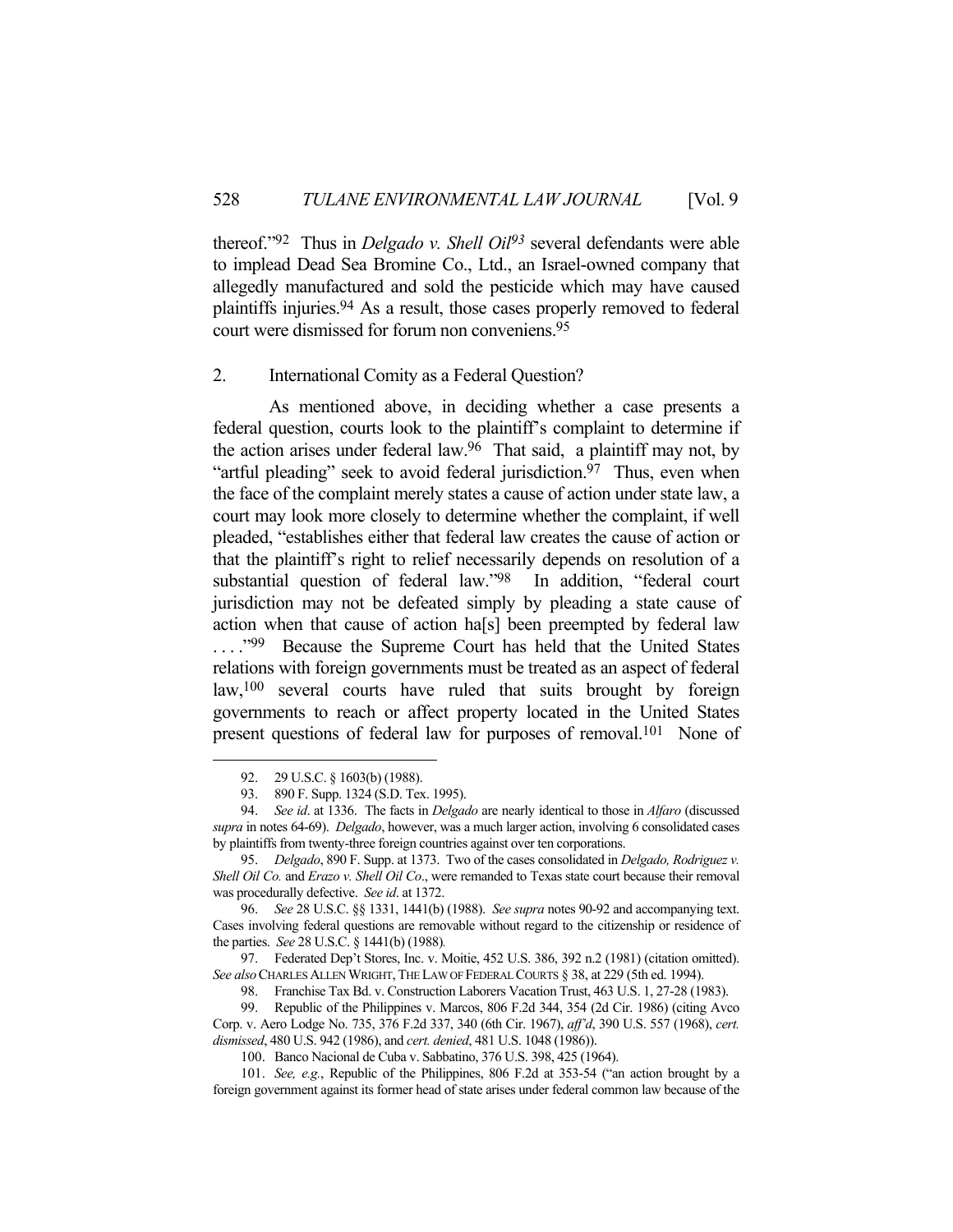these cases, however, have suggested that "every claim implicating the international law of foreign relations will give rise to federal question jurisdiction."<sup>102</sup> The plaintiff's claim must still "arise under" federal law in accordance with the "well-pleaded complaint rule."103 Thus, either the plaintiff's cause of action must be federally created, or, if state created, it must be necessary for the plaintiff to plead and prove a substantial proposition of federal law in order to prevail.104

 Two recent cases have extended this reasoning to hold that suits by private plaintiffs against private U.S. corporations involving environmental damage that resulted from the development of natural resources in a foreign state present the requisite questions of federal law for purposes of removal.105 In both cases, the courts found particular significance in the fact that the governments of plaintiffs' countries filed amicus briefs protesting the litigation of the cases in the United States.106

 If other courts follow this lead by upholding the removal of any case involving the development of natural resources in a foreign country, state forum non conveniens rules will never be applied in private actions brought against U.S. multinational corporations for environmental torts committed abroad. Whether these private tort suits in fact "arise under"

necessary implications of such an action for [U.S.] foreign relations."); Republic of Iraq v. First National City Bank, 353 F.2d 47, 50 (2d Cir. 1965) (decision whether to enforce the act of a foreign state affecting property in the United States presents a question of federal law), *cert. denied*, 382 U.S. 1027 (1966); *cf.* Grynberg Production Corp. v. British Gas, P.L.C., 817 F. Supp. 1338 (E.D. Tex. 1993) (federal common law of international relations was essential element in dispute between corporations over the development rights of mineral resources granted by the government of Kazakhstan).

 <sup>102.</sup> Delgado v. Shell Oil Co., 890 F. Supp. 1324, 1348-49 (S.D. Tex. 1995) (holding that "although important issues of international significance might be implicated by the decisions made by a state court in this case, because no removable federal question implicating the international law of foreign relations necessarily appear[ed] in any claim within plaintiffs' well-pleaded petitions" removal on that ground was improper).

 <sup>103.</sup> *Republic of the Philippines*, 806 F.2d at 352; *Delgado*, 890 F. Supp. at 1348; *Grynberg Production Corp.*, 817 F. Supp. at 1356. *See supra* notes 96-99 and accompanying text.

 <sup>104.</sup> Franchise Tax Bd. v. Construction Laborers Vacation Trust, 463 U.S. 1, 27-28 (1983); *cf.* Merell Dow Pharmaceuticals Inc. v. Thompson, 478 U.S. 804 (1986).

 <sup>105.</sup> *See* Torres v. Southern Peru Copper Corp., No. C-95-495, slip op. at 6 (S.D. Tex. Dec. 4, 1995) (fact that defendant's activities were regulated by Peru, combined with Peruvian government's protest to litigation in U.S., created federal question); Sequihua v. Texaco, Inc., 847 F. Supp. 61, 62-63 (S.D. Tex. 1994) (plaintiffs' claims of nuisance required challenge to Ecuadorian policies and regulations as part of their prima facie case in order to show the conduct was improper). *See also* Kern v. Jeppesen Sanderson Inc., 867 F. Supp. 525, 531 (S.D. Tex. 1994) (federal question presented when plaintiffs' standing to bring their tort suit under Texas law depended on the existence of equal treaty rights).

 <sup>106.</sup> *Torres*, No. C-95-495, slip op. at 6; *Sequihua*, 847 F. Supp. at 62.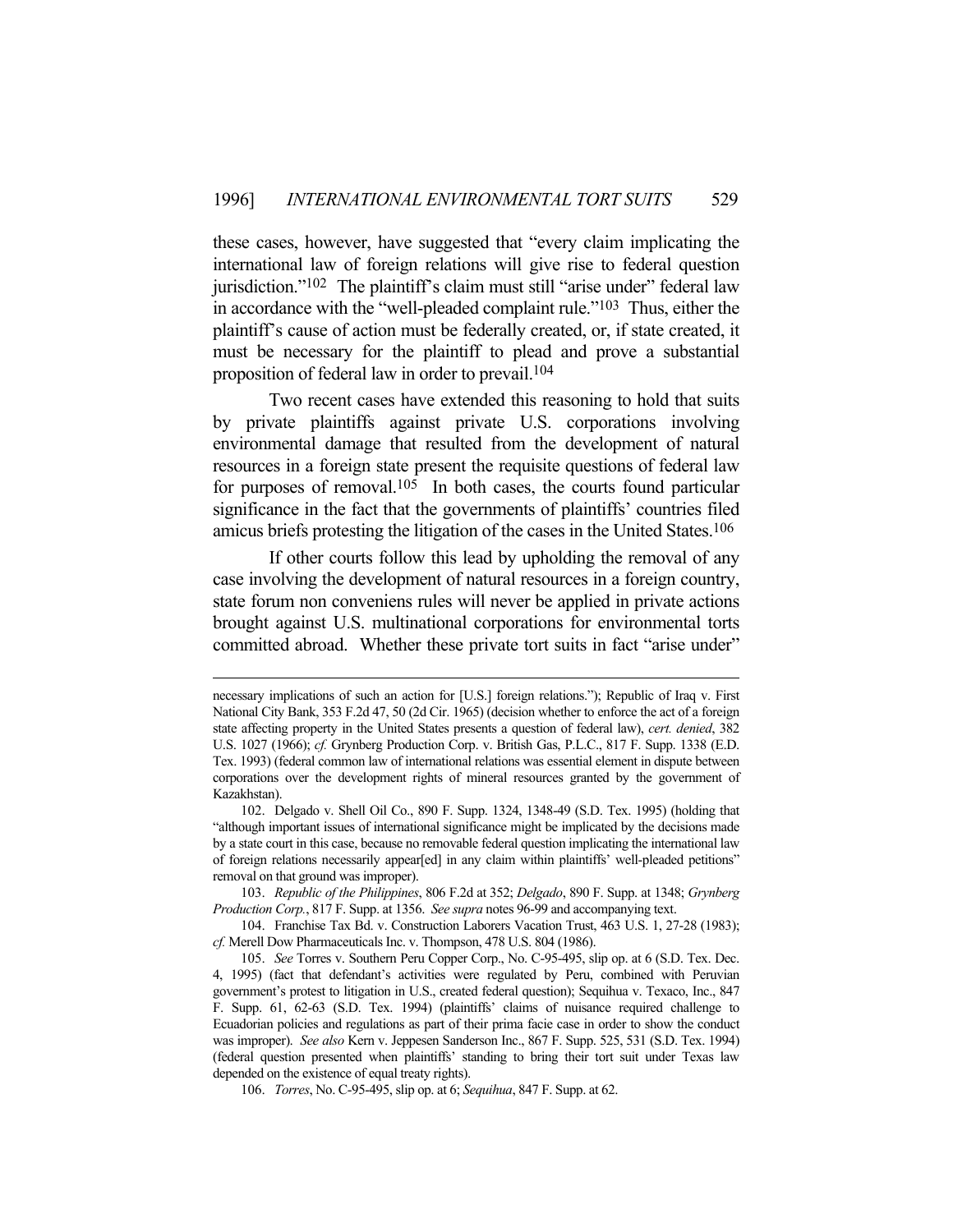the federal common law of foreign relations is highly questionable. First of all, a private plaintiffs' foreign citizenship, standing alone, cannot create a federal question. Second, the fact that a foreign government may protest the exercise of jurisdiction by a United States court, while arguably a valid issue to raise in defense to an action, is not ordinarily a part of the plaintiffs' "well-pleaded complaint." It is a well-established principle that "the likelihood or inevitability that federal law matters will be raised in the answer or some subsequent pleading does not bring a case within federal question jurisdiction."107 Finally, the "significant federalism concerns"108 raised by removal jurisdiction require narrow construction of the removal statutes, "with doubts resolved in favor of remand to the state court."109 The principles of federalism are not well served by depriving state courts of jurisdiction over tort suits by private parties against private corporations with significant contacts in-state.

#### V. SUMMARY: STATE & FEDERAL BARRIERS

The foregoing discussion establishes that state and federal courts cannot be relied upon to adjudicate the rights foreign plaintiffs with environmental claims against U.S. multinational corporations. The modern federal forum non conveniens doctrine will most likely result in dismissal of such claims on the ground that they can be more conveniently litigated in a foreign forum.110 Few states employ a sufficiently different version of the doctrine to result in a different outcome. Moreover, even when a state's forum non conveniens rules would not lead to dismissal, many actions brought in the state will be removed to federal court where the federal doctrine will be applied.<sup>111</sup>

 <sup>107.</sup> Republic of the Philippines v. Marcos, 806 F.2d 344, 352 (2d Cir. 1986) (citing Louisville & Nashville R.R. v. Mottley, 211 U.S. 149, 152 (1908)), *cert. denied*, 481 U.S. 1048 (1897).

 <sup>108.</sup> Willy v. Coastal Corp., 855 F.2d 1160, 1164 (5th Cir. 1988).

 <sup>109.</sup> *Delgado*, 890 F. Supp. at 1341 (quoting Jefferson Parish Hosp. Dist. No. 2 v. Harvey, 788 F. Supp. 282, 283-84 (E.D. La. 1992)). *See also* Samuel v. Langham, 780 F. Supp. 424, 427 (N.D. Tex. 1992) (when in doubt, "ambiguities are to be construed against removal.").

 <sup>110.</sup> *See, e.g.*, Sibaja v. Dow Chem. Co., 757 F.2d 1215 (11th Cir. 1985), *cert. denied*, 474 U.S. 948 (1985); Delgado v. Shell Oil Co., 890 F. Supp. 1324 (S.D. Tex. 1995); Sequihua v. Texaco, 847 F. Supp. 61 (1994); Cabalceta v. Standard Fruit Co., 667 F. Supp. 833 (S.D. Fla. 1987), *aff'd in part and rev'd in part*, 883 F.2d 1553 (11th Cir. 1989); *In re* Union Carbide Corp. Gas Plant Disaster, 634 F. Supp. 842 (S.D.N.Y. 1986), *aff'd in part and rev'd in part*, 809 F.2d 195 (2d Cir. 1987).

 <sup>111.</sup> *See, e.g.*, Sibaja v. Dow Chem. Co., 757 F.2d 1215 (11th Cir. 1985), *cert. denied*, 474 U.S. 948 (1985); Torres v. Southern Peru Copper Corp., No. C-95-495 (S.D. Tex. Dec. 4, 1995)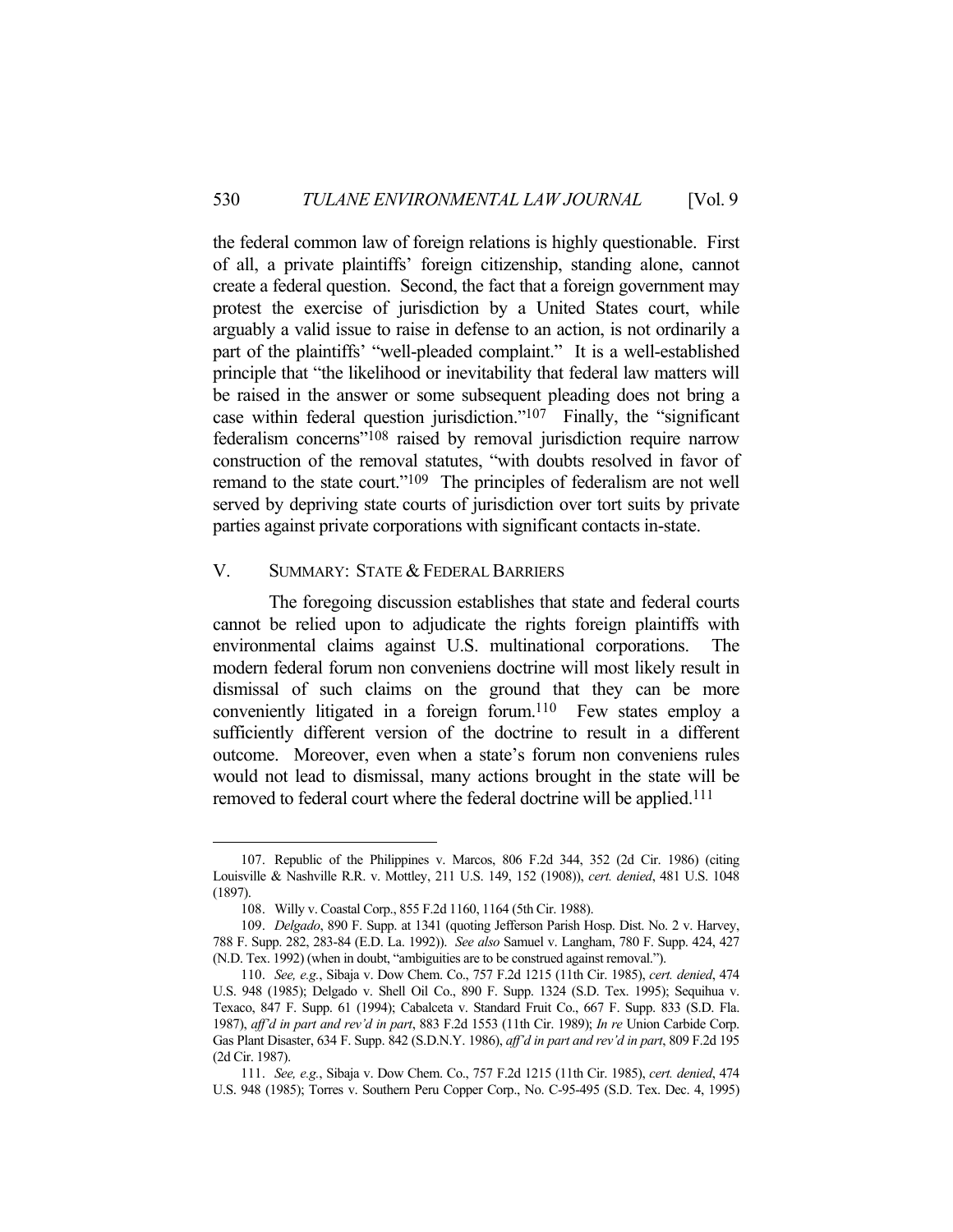Several commentators have noted that the ultimate result of a forum non conveniens dismissal is akin to a decision on the merits for the defendant.112 Many judges appear to consider dismissal as the international equivalent of a venue transfer under  $\S$  1404(a).<sup>113</sup> In reality, however, cases dismissed for forum non conveniens are rarely litigated in the "alternative" forum.114 In such a situation, evaluation of the "convenience of the parties" becomes merely a euphemism for dismissal.115 As one federal court of appeals noted:

> [i]n some instances, . . . invocation of the doctrine will send the case to a jurisdiction which has imposed such severe monetary limitations on recovery as to eliminate the likelihood that the case will be tried. When it is obvious that this will occur, discussion of convenience of witnesses takes on a Kafkaesque quality—everyone knows that no witnesses ever will be called to testify.<sup>116</sup>

 As a result, U.S. corporations are able to escape liability for their actions abroad. As Justice Doggett explained in the *Castro Alfaro* case, "the doctrine is favored by multinational defendants because a forum non conveniens dismissal is often outcome-determinative, effectively defeating the claim and denying the plaintiff recovery."117 Defendants are thus ultimately excused from liability for their tortious conduct in foreign countries.

115. Robertson, *A Rather Fantastic Fiction*, supra note 39, at 409.

Sequihua v. Texaco, 847 F. Supp. 61 (1994); Cabalceta v. Standard Fruit Co., 667 F. Supp. 833 (S.D. Fla. 1987), *aff'd in part and rev'd in part*, 883 F.2d 1553 (11th Cir. 1989).

 <sup>112.</sup> *See* Weintraub, *supra* note 35, at 335.

 <sup>113.</sup> Robertson, supra note 27, at 370-71.

 <sup>114.</sup> Robertson, *A Rather Fantastic Fiction, supra* note 39, at 418-20 (1987)(presenting the results of a survey showing that the vast majority of cases dismissed in the U.S. never reach trial in the foreign forum). *See also* Dow Chemical v. Castro Alfaro, 786 S.W.2d 674, 683 (Tex. 1990) (Doggett, J., concurring) ("A forum non conveniens dismissal is often, in reality, a complete victory for the defendant."), *cert. denied*, 498 U.S. 1024 (1991); Duval-Major, *supra* note 21, at 671 (describing the "likelihood that either legal or practical barriers will prevent foreign plaintiffs from recovery in their home country"); Miller, *supra* note 77, at 1388 ("Although courts and commentators routinely discuss forum non conveniens as if the issue at stake were a choice between two competing jurisdictions, in fact, the usual choice is between litigating in the United States or not at all.").

 <sup>116.</sup> Irish Nat'l Ins. Co. v. Aer Lingus Teoranta, 739 F.2d 90, 91 (2d Cir. 1984).

 <sup>117.</sup> Dow Chemical Co. v. Alfaro, 786 S.W.2d 674, 682 (Tex. 1990) (Doggett, J., concurring) (footnote omitted), *cert. denied*, 498 U.S. 1024 (1991).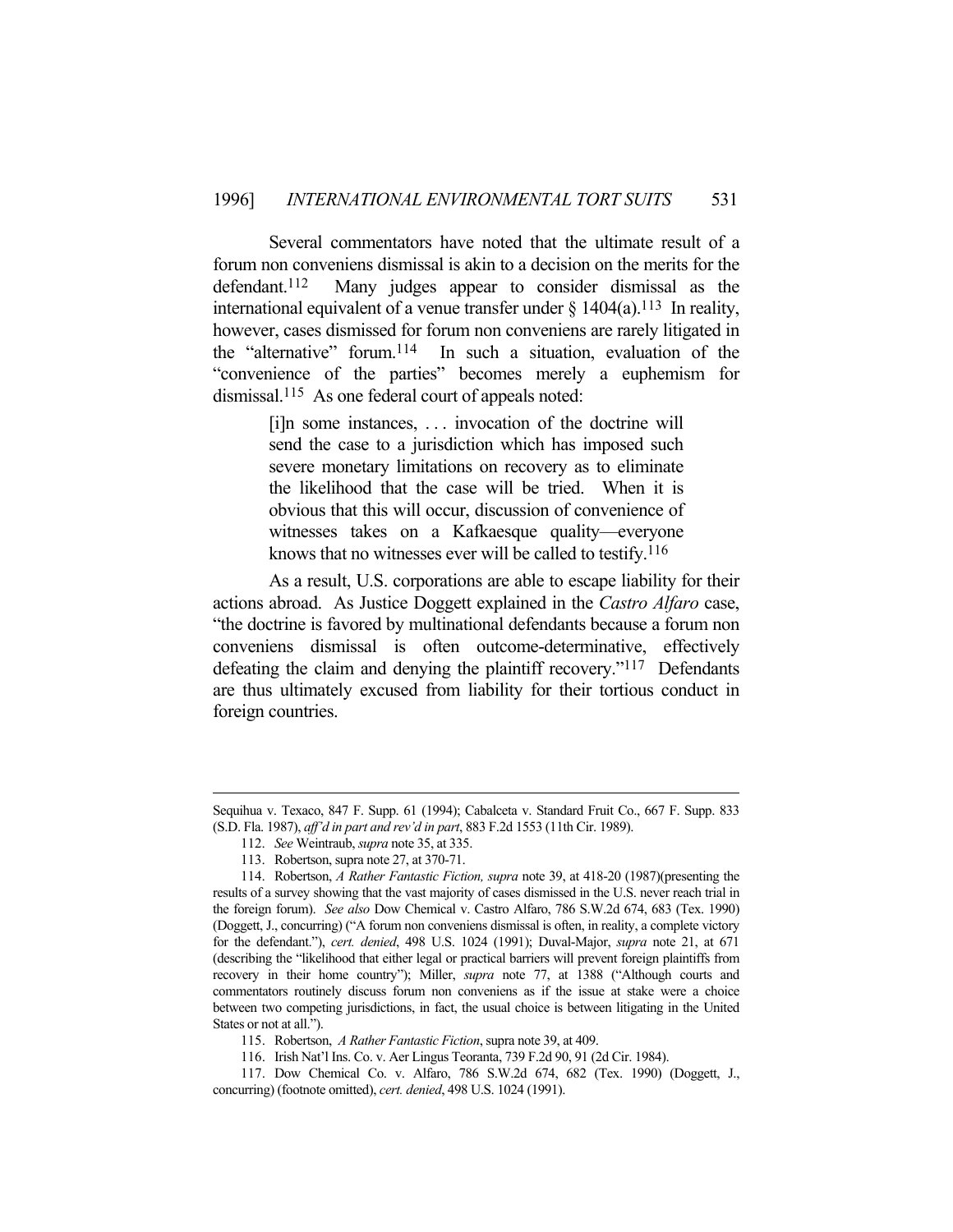# VI. UNITED STATES INTERESTS IN PROVIDING A FORUM TO FOREIGN PLAINTIFFS SUING U.S. MULTINATIONAL CORPORATIONS

 Is a system in which foreign plaintiffs face an uphill struggle in attempting to hold U.S. multinational corporations liable for injuries inflicted abroad desirable? Many believe so, and argue that the lack of a national interest in such disputes counsels against expending judicial resources for their adjudication.<sup>118</sup>

In his vehement dissent to the Texas Supreme Court's decision in *Dow Chemical Co. v. Castro Alfaro*, Justice Hecht severely questioned the public utility of the abolition of forum non conveniens in Texas.119 Justice Hecht's question is relevant on a national level as well, as foreign plaintiffs frequently find themselves litigating their claims against U.S. corporations in federal courts. His concern may be justified when a runof-the-mill, slip-and-fall tort action is brought in a court in the United States. But when the subject of the litigation involves injuries caused by environmental harms, the national interest in the dispute is readily apparent.

 Two recent United Nations conventions, the Convention on Biological Diversity and the Framework Convention on Climate Change, have signaled international recognition of the world-wide impact of environmental degradation in sensitive areas such as the tropical rain

*Id.* (footnote omitted).

 <sup>118.</sup> *See, e.g.*, Piper Aircraft Co. v. Reyno, 454 U.S. 235, 261 (1981).

 <sup>119. 786</sup> S.W.2d 674, 707 (Tex. 1990) (Hecht, J., dissenting), *cert. denied*, 498 U.S. 1024 (1991). Justice Hecht asked:

But what purpose beneficial to the people of Texas is served by clogging the already burdened dockets of the state's courts with cases which arose around the world and which have nothing to do with this state except that the defendant can be served with citation here? Why, most of all, should Texas be the only state in the country, perhaps the only jurisdiction on earth, possibly the only one in history, to offer to try personal injury cases from around the world? Do Texas taxpayers want to pay extra for judges and clerks and courthouses and personnel to handle foreign litigation? If they do not mind the expense, do they not care that these foreign cases will delay their own cases being heard? As the courthouse for the world, will Texas entice employers to move here, or people to do business here, or even anyone to visit? What advantages for Texas does the Court see, or what advantage does it think the Legislature envisioned, that no other jurisdiction has ever seen, in abolishing the rule of forum non conveniens for personal injury and death cases? Who gains? A few lawyers, obviously. But who else? .... If there are no good answers, then what the Court does today is very pernicious for the state.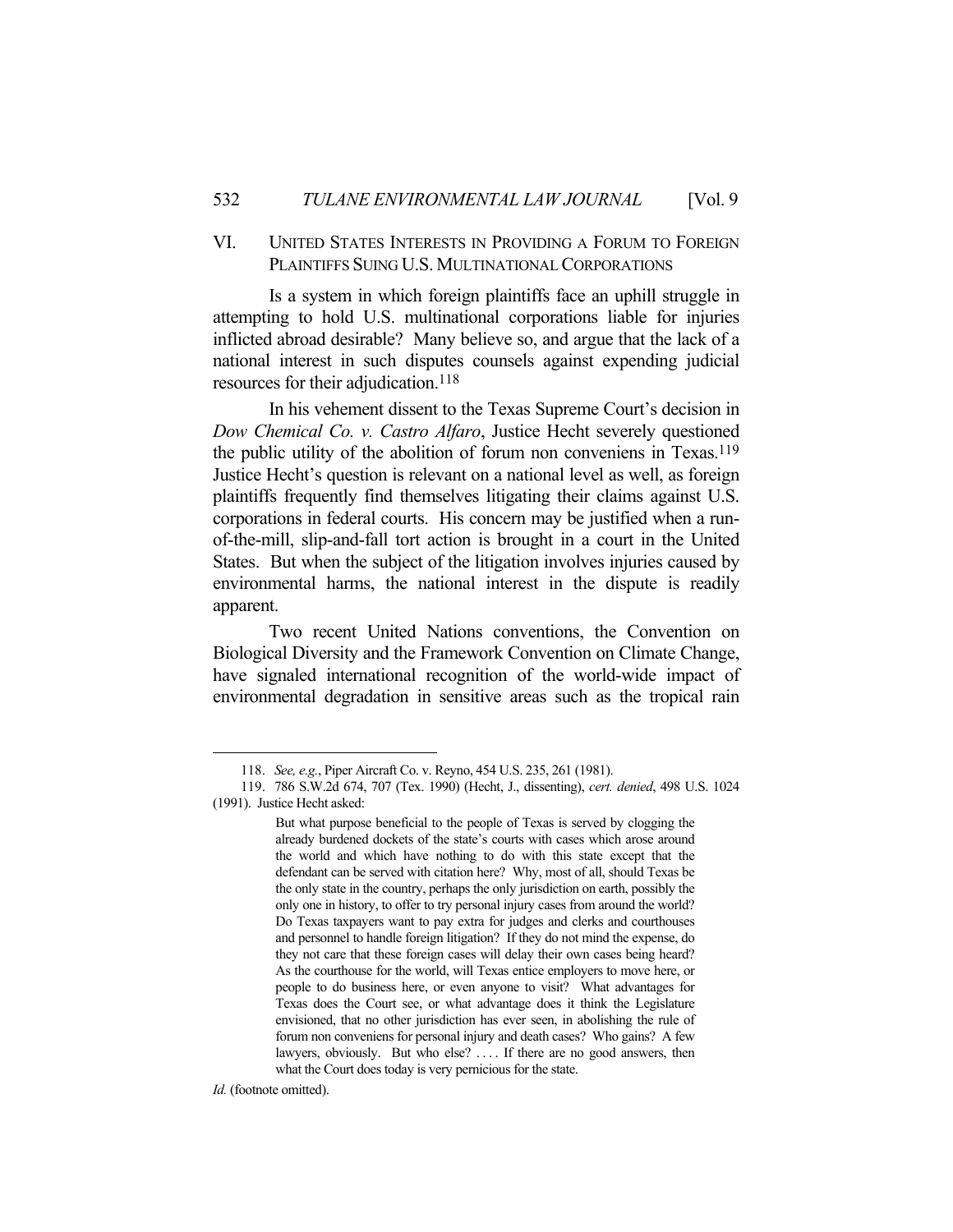forests of South America.120 In addition, the domestic environmental laws of the United States, when considered in their totality, "bespeak an overall commitment to responsible stewardship toward the environment."<sup>121</sup> In 1992, one-hundred thirty countries signed the Rio Declaration on Environment and Development at the Earth Summit held in Brazil.122 While the Declaration recognizes that states have "the sovereign right to exploit their own resources pursuant to their own environmental and development policies," they nevertheless have "the responsibility to ensure that activities within their jurisdiction or control do not cause damage to the environment of other States or areas beyond the limits of national jurisdiction."123

 Clearly the United States has a major interest in adjudicating controversies arising from its corporations' environmentally destructive behavior outside its borders. Yet, cases involving serious environmental destruction abroad are still couched in terms of the "local interest in having localized controversies decided at home" as recognized in *Gilbert*. 124 Although the Supreme Court found in *Piper* that the "American interest in [an airplane] accident [abroad was] simply not sufficient to justify the enormous commitment of judicial time and resources that would inevitably be required if the case were to be tried" in the United States,  $125$  the national interests implicated by the environmental degradation of sensitive areas by U.S. corporations are much stronger.<sup>126</sup> When we allow our corporations to defile the natural environment of other nations with impunity, we not only harm our own

 <sup>120.</sup> Convention on Biological Diversity, May 22, 31 I.L.M. 818; Framework Convention on Climate Change, June 19, art. 4, 31 I.L.M. 849. *See* Arthaud, *supra* note 1, at 199-200. These areas are important as storehouses for carbon as well as for their rich biological diversity. *Id*. at 198 (botanists estimate that the Ecuadorian Rain Forest is home to up to 5% of all the plant species on Earth). *See generally* EDWARD O.WILSON,THEDIVERSITY OF LIFE (1992).

 <sup>121.</sup> Aguinda v. Texaco, No. 93 Civ. 7527, 1994 WL 142006, at \*7 (S.D.N.Y. Apr. 11, 1994).

 <sup>122.</sup> *The Rio Declaration on Environment and Development*, U.N. Conference on Environment and Development, Agenda Item 9, U.N. Doc. A/Conf. 151/5/Rev.1 (1992). *See*  Arthaud, *supra* note 1, at 200.

 <sup>123.</sup> *The Rio Declaration on Environment and Development*, U.N. Conference on Environment and Development, Agenda Item 9, at 1, U.N. Doc. A/Conf. 151/5/Rev.1 (1992).

 <sup>124.</sup> Gulf Oil Co. v. Gilbert, 330 U.S. at 509. *See, e.g.*, Sequihua v. Texaco, 847 F. Supp. 61, 64 (S.D. Tex. 1994) ("Ecuador clearly has a local interest in having controversies regarding its air, land and water resolved at home.").

 <sup>125. 454</sup> U.S. at 261.

 <sup>126.</sup> Arthaud, *supra* note 1, at 230. It has been argued that "all environmental harms potentially hurt the United States because of the interconnectedness of the biosphere." Developments in the Law, *supra* note 16, at 1617 n.37.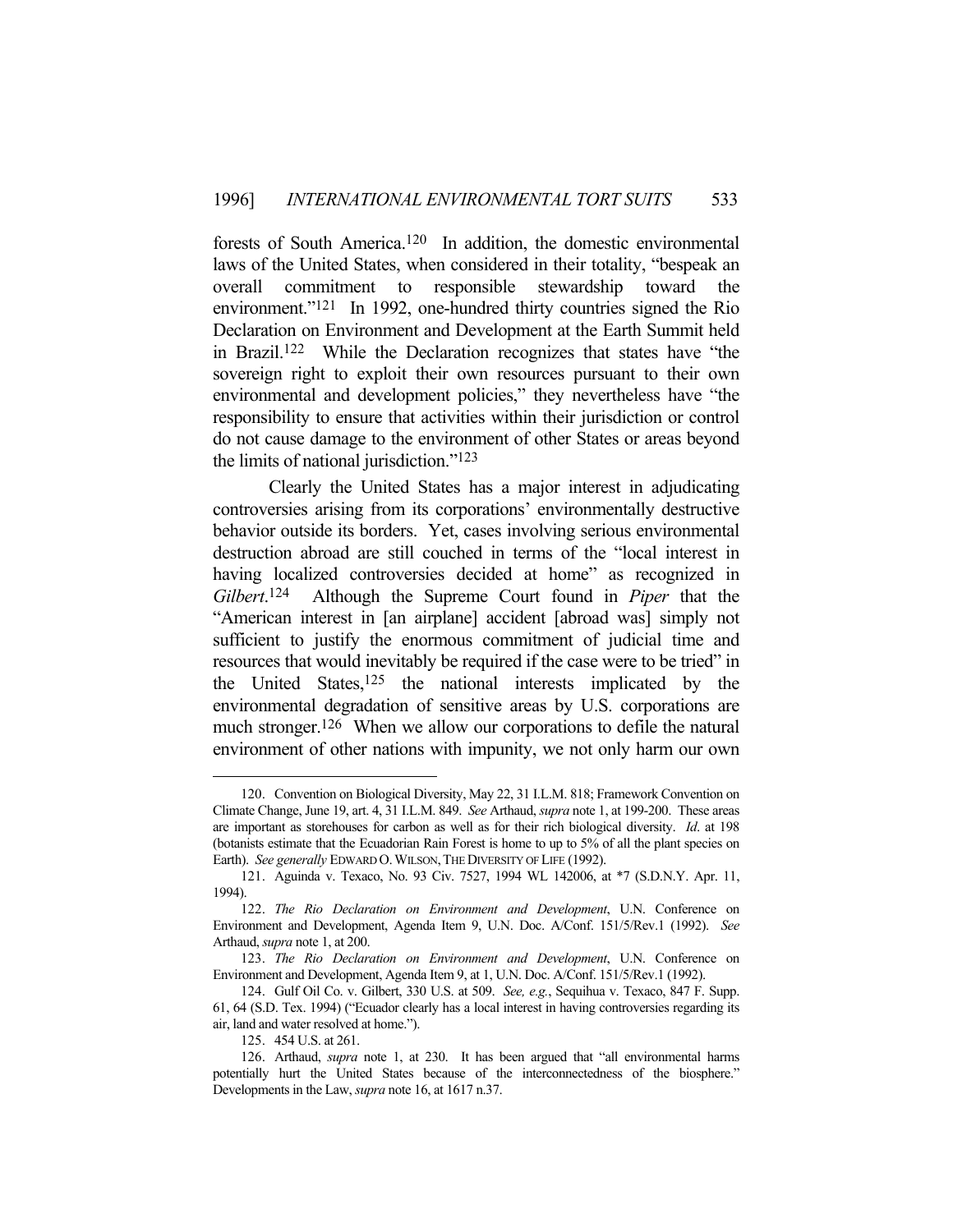environment, but we violate our responsibility to ensure that actions within our nation do not "cause damage to the environment of other States."127

 Even where it cannot be proved that the act complained of will have an identifiable impact in the United States,<sup>128</sup> the U.S. has a moral interest in providing a check on its corporations' behavior. Justice Doggett, in his concurring opinion in *Castro Alfaro*, eloquently expressed the interest of Texans in adjudicating the claim made by Costa Rican farm workers that U.S. companies exposed them to hazardous pesticides:

> The dissenters are insistent that a jury of Texans be denied the opportunity to evaluate the conduct of a Texas corporation concerning decisions it made in Texas because the only ones allegedly hurt are foreigners. Fortunately Texans are not so provincial and narrowminded as these dissenters presume. Our citizenry recognizes that a wrong does not fade away because its immediate consequences are first felt far away rather than close to home. Never have we been required to forfeit our membership in the human race in order to maintain our proud heritage as citizens of Texas.129

 Similarly, residents of the United States may well recognize that our character as a nation is implicated by our decision to "allow [our] multinational corporations to adhere to a double standard when operating abroad and [to refuse to] hold them accountable for those actions."130

 The moral obligation to provide a just forum for the claims of foreign victims is heightened when those who suffer most from our corporations' misconduct are indigenous peoples whose dependence on the natural environment for survival is paramount.131 As one commentator remarked, "[a]lthough many in the United States have become aware of the near annihilation of Native American Indians by the

 <sup>127.</sup> *See supra* note 122 and accompanying text.

 <sup>128.</sup> *See* Aguinda v. Texaco, No. 93-7527, 1994 WL 142006 (S.D.N.Y. Apr. 11, 1994) ("Plaintiffs may or may not be able to establish international recognition of the worldwide impact from effects on tropical rain forests as a result of any conduct alleged in their papers which may have been initiated in the United States.").

 <sup>129. 786</sup> S.W.2d at 680 (Doggett, J., concurring).

 <sup>130.</sup> *Id*. at 687 (Doggett, J., concurring). *See* Duval-Major, supra note 21, at 675 ("MNCs' [Multinational Corporations'] harmful activities in foreign countries may make the United States itself appear involved in potentially harmful conduct.").

 <sup>131.</sup> *See* Arthaud, *supra* note 1, at 195-96. *See also supra* note 23 and accompanying text.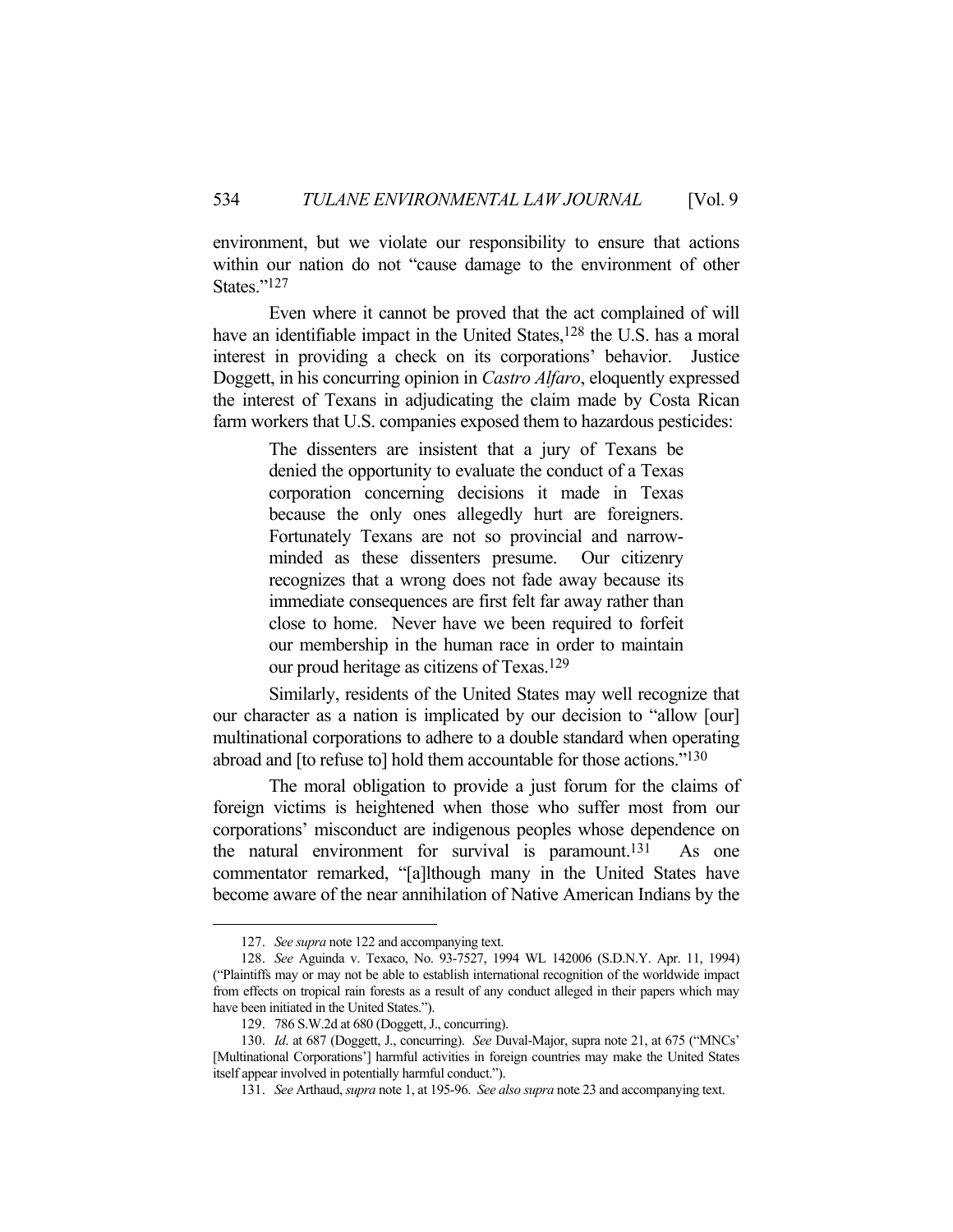settlers of the United States, we stand by and watch while indigenous peoples of other countries fall victim as their natural resources are exploited by companies from the United States."132 It is a cynical position, indeed, to argue that such a situation does not implicate American interests.

# VII. CONCLUSION

 Little has changed since 1986 when one commentator was prompted by the Bhopal incident<sup>133</sup> to declare that a "reassessment of the forum non conveniens doctrine is long overdue."<sup>134</sup> That statement, while true at the time it was made, is even more apparent now, as courts in the United States routinely shut their doors to foreign plaintiffs whose natural environments have been sacrificed to the profit needs of American multinational corporations. If the original purpose of the doctrine was to serve the interests of justice, the modern doctrine of forum non conveniens does quite the opposite. If it is not abandoned entirely, its application should be significantly altered to take into account the broader public purposes involved and the realities of modern transnational litigation.

 The presumption against a foreign plaintiff's choice of a United States forum, based upon weak logic from its inception, ought to be rejected as unjustified discrimination against aliens. In addition, evaluation of the adequacy of an alternative forum needs to be more realistic, ensuring that the plaintiff, if successful, can be provided with a remedy which is substantial enough to make the litigation worthwhile. Finally, courts must begin to give adequate weight to the public interest in deterring the world-wide destruction of environmental resources. In short, forum non conveniens analysis needs to be restored to serve its original and admirable goal of preventing injustice to defendants resulting from plaintiffs' vexatious forum shopping. The doctrine should no longer be employed to insulate negligent or reckless defendants from liability.

 <sup>132.</sup> Arthaud, *supra* note 1, at 195.

 <sup>133.</sup> In 1984, a toxic methyl isocynate gas leak at the Union Carbide plant in Bhopal, India, killed over 2000 people and injured thousands more. *See* Rosato*, supra* note 52, at 169. The Indian Government, the victims, and their families brought suit against the Union Carbide Corporation in the Southern District of New York. *See In re* Union Carbide Corporation Gas Plant Disaster, 634 F. Supp. 842 (S.D.N.Y. 1986), *aff'd in part and rev'd in part,* 809 F.2d 195 (2d Cir. 1987). The case was dismissed on the ground of forum non conveniens. *Id*. at 866.

 <sup>134.</sup> *See* Rosato, *supra* note 52, at 183.